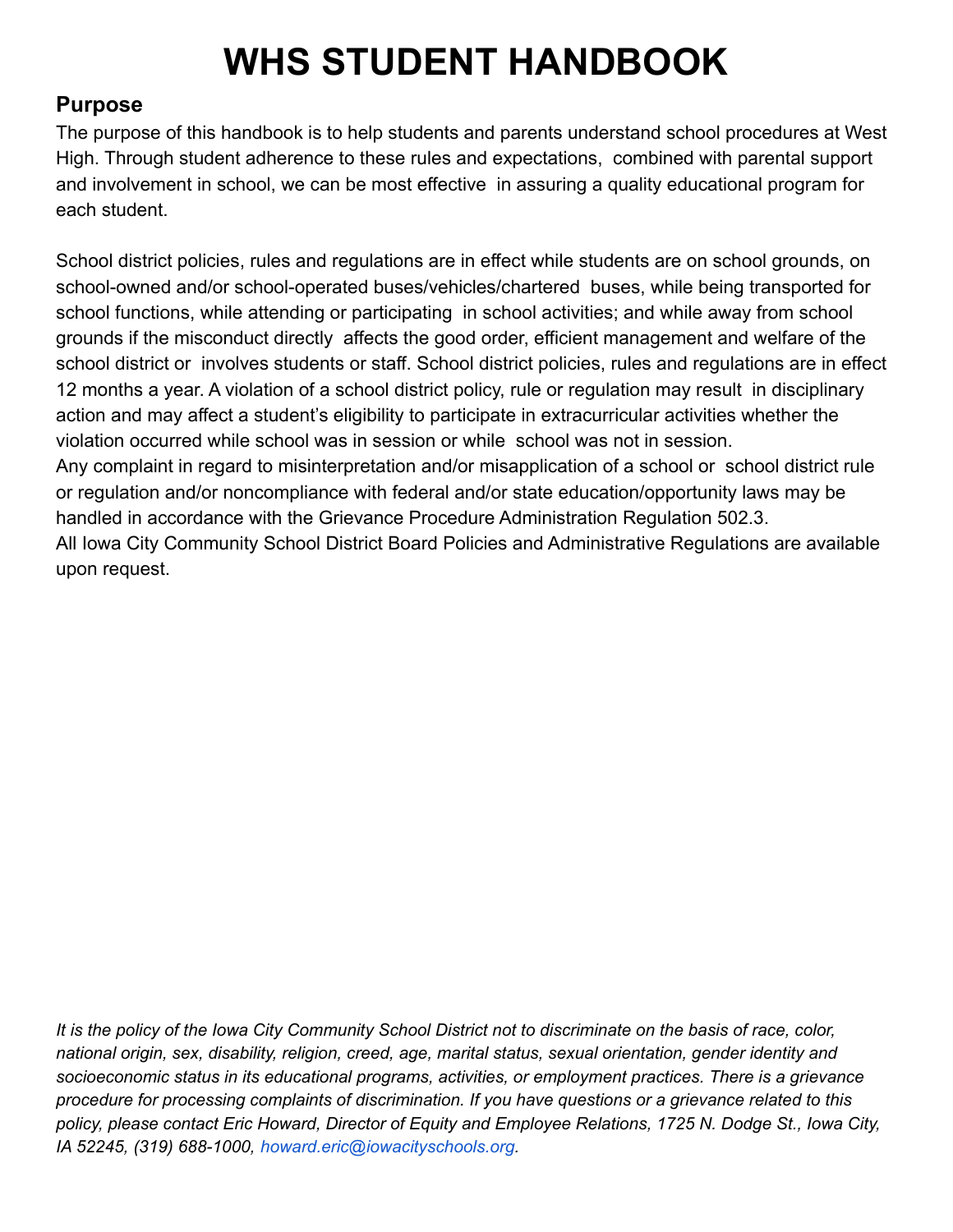# **Contents**

| Academic Honor Code2                   |  |
|----------------------------------------|--|
| Graduation Requirements3               |  |
|                                        |  |
| Graduation with Honors4                |  |
| National Honor Society Membership 5    |  |
|                                        |  |
|                                        |  |
|                                        |  |
|                                        |  |
| Course Changes and Scheduling6         |  |
| Course Fees (Reference Policy 508)6    |  |
|                                        |  |
| Independent Study Projects for Credit6 |  |
|                                        |  |
|                                        |  |
| Postsecondary Enrollment Option 7      |  |
|                                        |  |
| Failed Required Courses8               |  |
|                                        |  |
| Withdrawal from School8                |  |
|                                        |  |
| Reporting an absence9                  |  |
| Approved/Excused Absences9             |  |
| Excessive Absences9                    |  |
| Partial Day Absences/Late Arrivals10   |  |
| Unexcused Absences10                   |  |
|                                        |  |
| BEHAVIORAL GUIDELINES 11               |  |
|                                        |  |
| Out-of-School Suspension 12            |  |
|                                        |  |
| Alcohol/Substance Use/Abuse13          |  |
|                                        |  |
| Grievance Procedure14                  |  |
|                                        |  |
|                                        |  |
|                                        |  |
| Student Obligations15                  |  |
| Automobiles and Motorcycles15          |  |
|                                        |  |
| Transportation To School Activities15  |  |
|                                        |  |

| Initiations, Hazing, Bullying, Harassment 17    |  |
|-------------------------------------------------|--|
|                                                 |  |
|                                                 |  |
| <b>STUDENT ACTIVITY CONDUCT CODE 18</b>         |  |
|                                                 |  |
| School attendance 19                            |  |
| Good Conduct Rule19                             |  |
|                                                 |  |
| Due Process Procedures20                        |  |
|                                                 |  |
| Additional Guidelines21                         |  |
|                                                 |  |
| Activities, Clubs, and Athletics21              |  |
|                                                 |  |
| Student Records22                               |  |
|                                                 |  |
|                                                 |  |
| Student Directory Information24                 |  |
| Teacher Qualifications 24                       |  |
| Guidance Services25                             |  |
| Support Services For Students25                 |  |
|                                                 |  |
| Section 504 of the Rehabilitation Act of 197325 |  |
| Student Support Team26                          |  |
|                                                 |  |
| Hearing Screening 26                            |  |
|                                                 |  |
| Student Government 26                           |  |
|                                                 |  |
|                                                 |  |
| <b>COMMUNITY INVOLVEMENT 27</b>                 |  |
|                                                 |  |
| Parent Involvement 27                           |  |
|                                                 |  |
|                                                 |  |
| Technology Resources Use Guidelines28           |  |
|                                                 |  |
|                                                 |  |
|                                                 |  |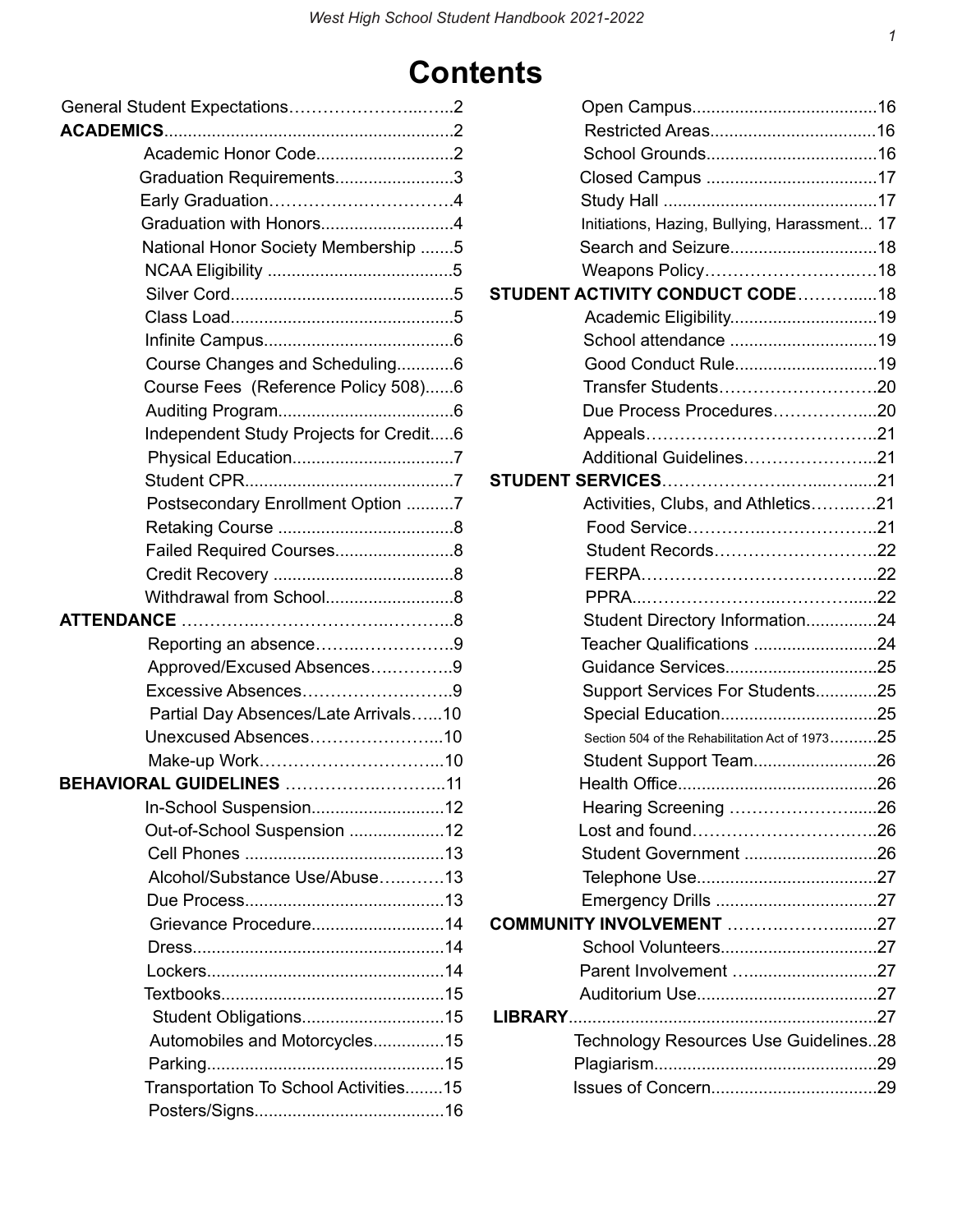# **GENERAL STUDENT EXPECTATIONS**

 Teachers will communicate their specific classroom expectations to students at the start of the school year/trimester. The student will be expected to exhibit appropriate classroom behaviors as outlined by each classroom teacher. All students are expected to:

- 1. Make school attendance a priority.
	- a. Consistent and prompt attendance in every class is critical for successful academic performance.
	- b. An unexcused absence will result in no credit for class work that day.
	- c. For pre-excused/school-related absences students should have work for the day completed prior to being excused. The student should be prepared to take a quiz, test, or submit an assignment should it fall on the day of his/her return to school.
	- d. The tardy policy will be enforced by each classroom teacher.
- 2. Be prepared for and participate in class.
	- a. Report to class prior to the tardy bell with pen/pencil, paper, text, notebook folder, and other materials related to the class.
	- b. Complete homework in a neat and legible manner.
	- c. Achieve maximum performance in class through effort, attitude, and daily attendance. Sleeping is not permitted in any classroom, library or offices.
	- d. Items which inhibit maximum academic effort will not be allowed.Cell phones and other similar communication devices are prohibited during the student's scheduled class time.
- 3. Respect other people and their property.
	- a. At all times students should act with courtesy toward teachers, staff members, and students. Both their actions and words should reflect such courtesy.
	- b. Students are responsible for keeping all school property (books, classroom materials) in good condition.
- 4. Carry a student ID card.
	- a. All students will be required to carry a West High ID card with them while in school and at school events. The ID card must be presented to check out books and to purchase food in the cafeteria
	- b. The ID also doubles as an activity card for students who purchase an activity pass.
	- c. Replacement cards cost \$5.00.

# **ACADEMICS**

## **ACADEMIC HONOR CODE**

 1. Students are expected to exhibit and uphold academic integrity, striving for honest and ethical behavior as it relates to their scholastic work. Students are expected to do their own schoolwork; students may not receive or give unauthorized assistance in the preparation of any work required for submission for course credit, including examinations, essays, themes, reports, projects, or other homework. Students must give credit to sources consulted in research through proper documentation and citation. Students may not interfere with another student's academic work. Students may not help another student commit an act of academic dishonesty.

The following are specific violations to the academic honor code:

- 1. Cheating
	- d. Unauthorized use of notes, texts, or other print or electronic aids (calculators, cell phones, iPods, smart watches, etc.) during a test or quiz.
	- e. Copying the work of others and/or allowing others to view your answers or copy your work during a test or quiz or on homework.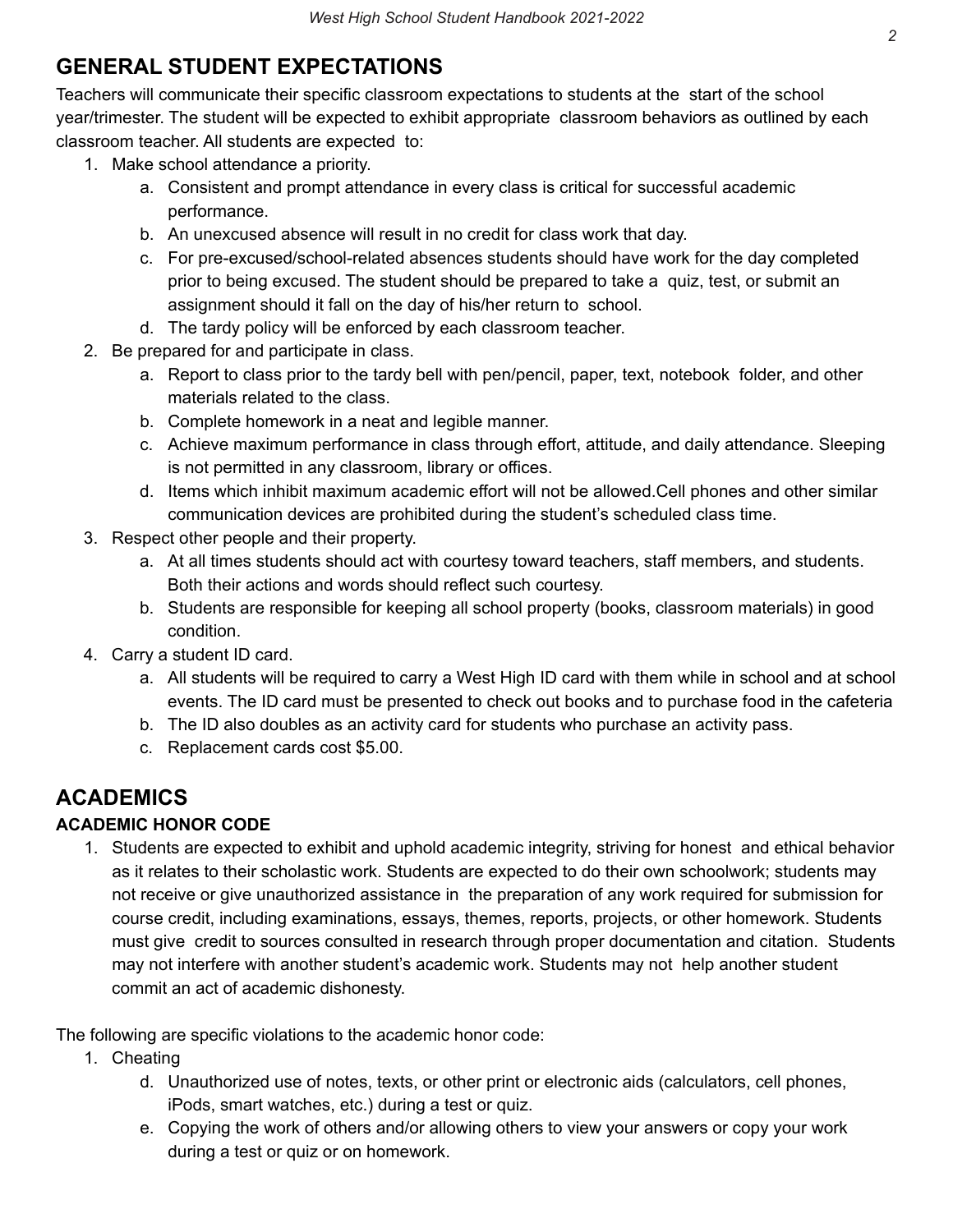- f. Allowing other parties to assist in the completion of your test, quiz, homework, paper, or project, when not permitted.
- g. Helping or attempting to help another individual commit an act of academic dishonesty.

## 2. Plagiarism

- a. Presenting the work of others without proper acknowledgment.
- b. Claiming the words and ideas of another as one's own.
- c. Failure to properly cite and specifically credit the source of both text and web materials in papers, projects, or other assignments.

### 3. Forgery

- a. Altering a score, grade, or schedule change on an academic record. b. Forging the signature of a teacher, administrator, counselor, or other staff member without proper authorization.
- 4. Obtaining an Unfair Advantage
	- a. Stealing, reproducing, circulating, or otherwise gaining access to examination materials prior to the time authorized by an instructor.
	- b. Retaining, possessing, using or circulating previously given examination materials, when those materials are to be returned to the instructor.
	- c. Intentionally obstructing or interfering with another student's academic work, or otherwise undertaking activity with the purpose of creating or obtaining an unfair academic advantage over students' academic work. (Based on University of Iowa Tippie College of Business Honor Code.)

## **GRADUATION REQUIREMENTS**

(Reference Policy 605.4)

 West High School will issue diplomas to students who have successfully completed the course of study prescribed by the Iowa City Community School District and who have physically attended West High full time for their last trimester of academic work.

 Upon successfully completing course work, a student receives "credit." A one trimester (twelve week) course taught every day is weighted 5 credits.

 To graduate from the ICCSD, students must earn a minimum of 309 credit hours which includes 220 subject area requirements and 89 elective credits. Only students who have successfully completed a minimum of 294 credits will be permitted to participate in the Commencement Program.

 In addition, no more than 15 credits of journalism can be applied to the 60 credits of required Language Arts. The following are the subject area graduation requirements which must be met by all students. These course requirements may not be met by taking Independent Study Projects.

| <b>Subject Area</b>      | <b>Credit Hours</b> |
|--------------------------|---------------------|
| Language Arts            |                     |
| English 9                | 15                  |
| English 10               | 15                  |
| <b>English Electives</b> | 30                  |
| <b>Social Studies</b>    |                     |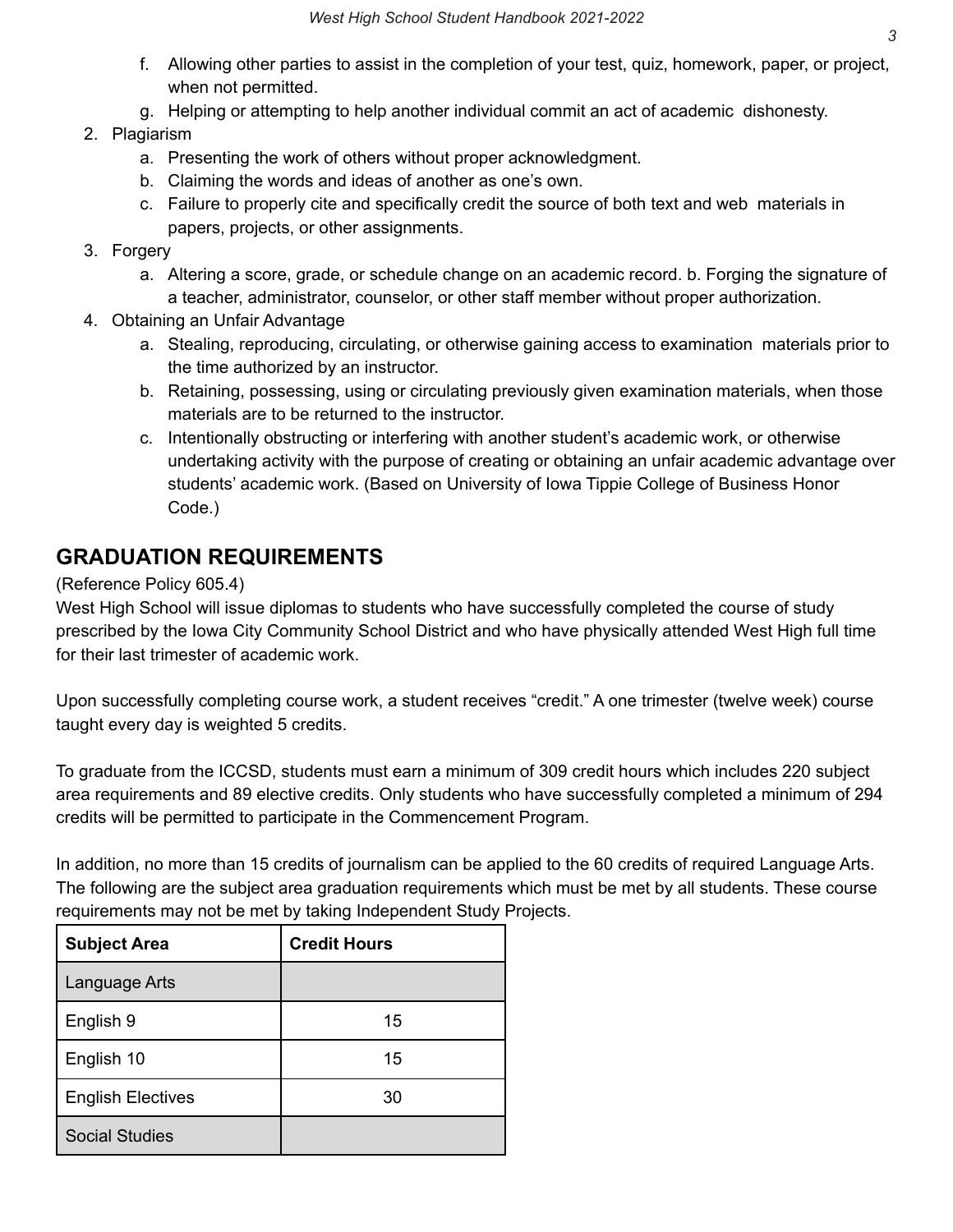| <b>American Studies</b>   | 15 |
|---------------------------|----|
| <b>World History</b>      | 15 |
| Government                | 10 |
| Economics                 | 5  |
| Science                   | 45 |
| Math                      | 45 |
| Health*                   | 5  |
| <b>Physical Education</b> | 20 |

\*Parents who have religious or personal objections may choose to have their child opt out of health. Please  *contact your counselor.*

## **Early Graduation**

 Although early graduation is not encouraged because it generally provides only a minimum program, there are circumstances under which it is possible. Arrangements for early graduation should be made through the counselor during the previous term of the proposed year of graduation.

Following are the early graduation guidelines:

- 1. A minimum of 309 credit hours are required for graduation. All regular course requirements apply except for physical education. For each year the student is enrolled one trimester of physical education must be successfully completed.
- 2. Kirkwood high school completion course credit cannot be used toward early graduation.
- 3. Students must attend West High full time during their last trimester of academic work.
- 4. Parental permission for early graduation, as evidenced by signature on appropriate form, is required.
- 5. A maximum of five credit hours earned through "Independent Study Projects for Credit" may be used toward early graduation and they must be done on a graded basis.
- 6. All obligations must be met (i.e., books, fees, equipment return, etc.) prior to departure.
- 7. Participation in regular spring graduation activities is optional for early graduates. However, to facilitate planning for graduation activities, the early graduate must make a commitment as to whether or not he/she will participate by March.
- 8. A student's eligibility for extracurricular activities, including summer programs, ceases when a student graduates early.

## **Graduation with Honors**

Honor students are designated as follows:

| GPA 3.50 - 3.74 | <b>Honor Graduate</b>                       |
|-----------------|---------------------------------------------|
| GPA 3.75 - 3.99 | <b>High Honor Graduate</b>                  |
| GPA 4.00        | Highest Honor Graduate (309-339<br>credits) |
| Valedictorian*  | 4.0 with minimum of 340 credits*            |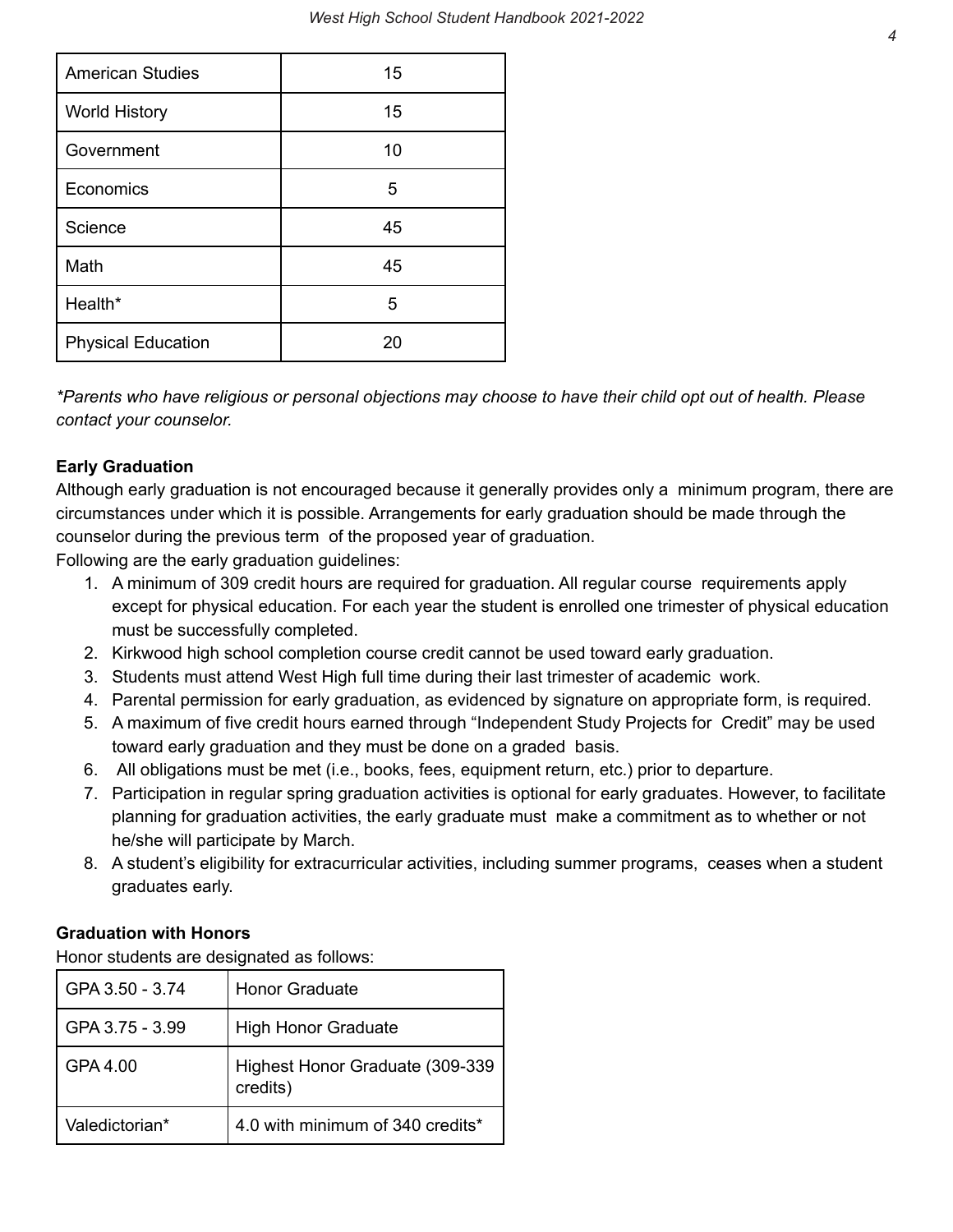\*Note: Seniors with a 4.0 GPA will be required to have a minimum of 340 credits to be designated as a valedictorian of a graduation class. A student must also have attended for at least one year in which his/her  *class work and course grades were processed using a cumulative grade point average (GPA) ranking system conducted in conjunction with other students.*

### **National Honor Society Membership**

The requirements for National Honor Society membership are:

- 1. Junior or senior class standing;
- 2. A minimum of 3.5 cumulative grade point average;
- 3. Completed (or scheduled to complete during the current school year) the following course for which credit has been earned (or will be during the current school year):
	- a. two years of a single foreign language (30 credits);
	- b. three years of math, including algebra 1, geometry, and algebra II;
	- c. c. three years of high school lab science;
	- d. Outstanding scholarship, character, leadership, and service;
	- e. Eligible students will be invited for new or continuing membership after the first trimester of the school year.

#### **NCAA Eligibility**

 Starting 2011-2012 the following courses are denied for NCAA eligibility: Contemporary Literature, Communications Studies and Introduction to Theater.

#### **Silver Cord**

 The Silver Cord program is an opportunity for students to be recognized for completing 200 hours of community service during their four years of high school. It is the intent of the Silver Cord program that hours be in direct service to others in need through local community service agencies and other outreach opportunities. Silver Cord hours must meet a clearly defined need for an agency, charity program, church, political agency, social service group, or community event. Students cannot receive payment or credit for their services and they may not be completed during the school day. Service not recognized; school activities such as selling merchandise, music or athletic practices, work or babysitting for one's family, or service which is part of an academic, court-ordered or disciplinary requirement. Generally activities that are part of a West High team, club, activity or course will not be counted towards Silver Cord hours. Seniors who complete 200 hours of service will wear a silver cord at graduation.

 Students who complete 400 hours will receive the Silver Cord and will also be a Golden W honoree. The Silver Cord and Gold W pin may both be worn at graduation.

 Silver Cord Community Service cards are available in the Guidance office. We will accept up to 8 hours per day of an activity for Silver Cord and all hours must be submitted prior to the end of the school year in which they were completed. Service hours completed over the summer will be accepted beginning the summer after completion of 8th grade. Contact a West High administrator with questions regarding acceptable service activities.

#### **Class Load**

 All freshman and sophomores will have scheduled courses or study hall for each of the seven class periods. Juniors will not have more than one unscheduled period. Seniors will not have more than two unscheduled periods. Unless participating in a program approved by the principal, students who drop to fewer than the minimum requirement can be withdrawn from school.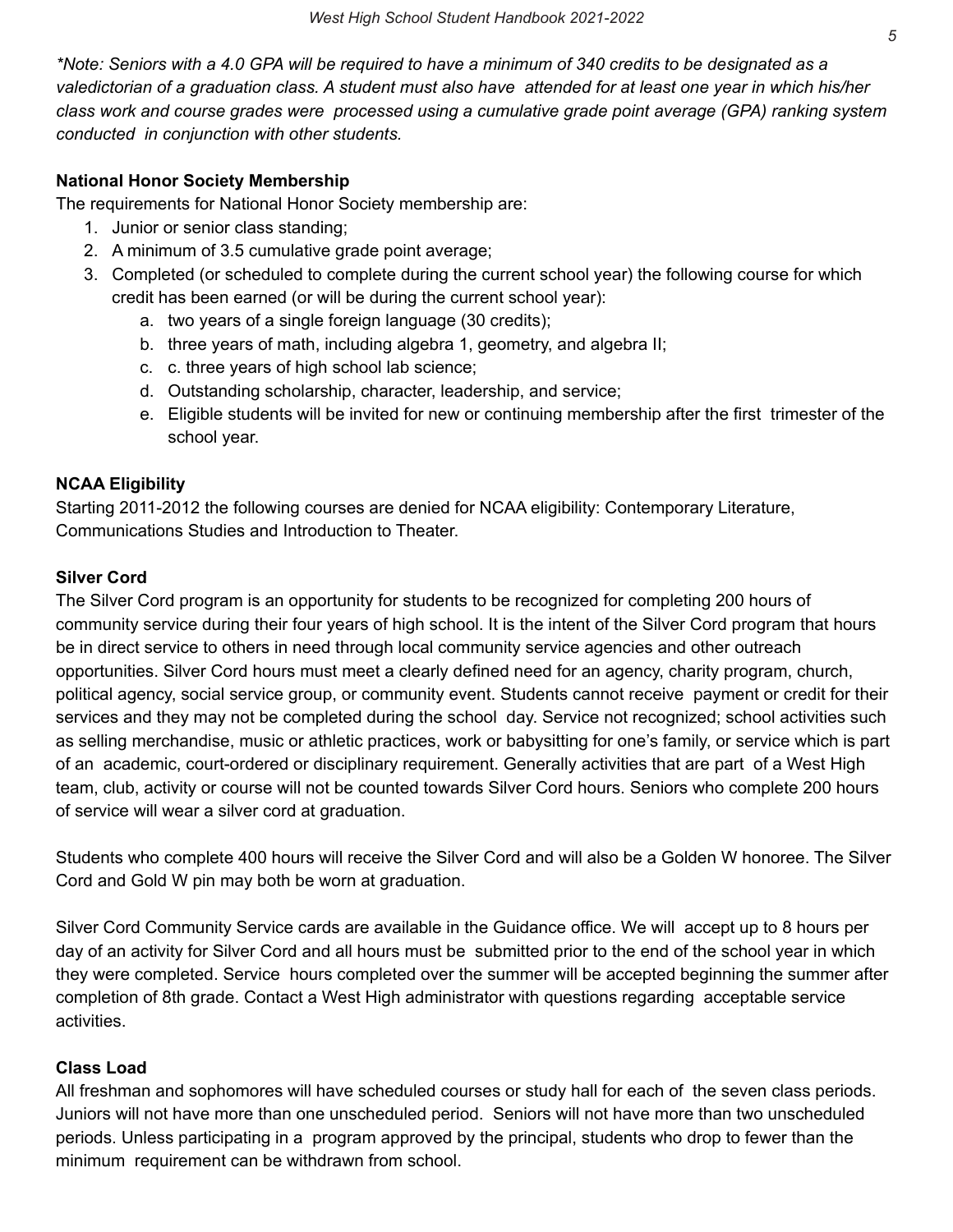#### **Infinite Campus**

 Infinite Campus is our web based school information system that gives parents and students access to attendance, grades and assignments in real time so they are able to keep track of student progress. Students will be given a password and log-in at school; parents can receive their password and log-in by going to the West High Guidance Office. Infinite Campus can be accessed through the West High website.

#### **Course Changes and Scheduling**

 Students are encouraged to approach the course registration process in a serious and thorough manner to prevent any schedule errors. A schedule change request will not be approved unless circumstances exist that would merit such a change (e.g.: a failure in one trimester of a sequential course or unbalanced class numbers). Schedule changes for the purpose of shortening the regular school day, for employment unrelated to school programs, or for uncompelling change of teacher requests will not be sufficient reason for a change request.

- 1. Course Changes Before the Trimester Begins
	- a. Students should complete and return the Schedule Change Request Form with parent/guardian signature.
	- b. Requests may be granted if space is available and class balance can be maintained.
	- c. All schedule changes need to be made prior to the start of the trimester.
- 2. Dropping Students may drop a class without penalty within the first 15 days of the trimester providing they maintain the minimum course requirement. Students will receive a "W" on their transcript if they drop a class after the first 15 days.

#### **Course Fees**

#### (Reference Policy 508)

 Students will be required to pay all designated school fees at the time of final registration. Parents/students who desire to request a fee waiver must complete a Standard Fee Waiver Application.

#### **Auditing Program**

 Auditing a course means a student intends to enroll in a course on a "no credit" basis. Specific conditions must be met in order to enroll in a course on an audit basis:

- 1. Students are enrolled in the minimum class load.
- 2. Approval is received from the student's teacher, counselor and parent. 3. Students agree to follow the regular behavioral, academic, and attendance expectations of the course.

 A successful audit will result in a final trimester grade of "N" (no credit). A student who chooses to discontinue attendance or refuses to remain in good standing in the course while auditing will receive an "F" as the final grade.

 Students who lose course credit due to attendance reasons may, under special circumstances, audit a course after the trimester begins. This must be approved by an administrator, the instructor, his/her counselor, and parents. In order to be eligible, the student must be earning a passing grade at the time credit was lost.

#### **Independent Study Projects for Credit**

 Students may submit a proposal for an independent study project for credit if the proposal is approved by the counselor and a faculty member agrees to serve as advisor and evaluator. Upon successful completion of the project, the student will earn academic credit. To qualify for the program: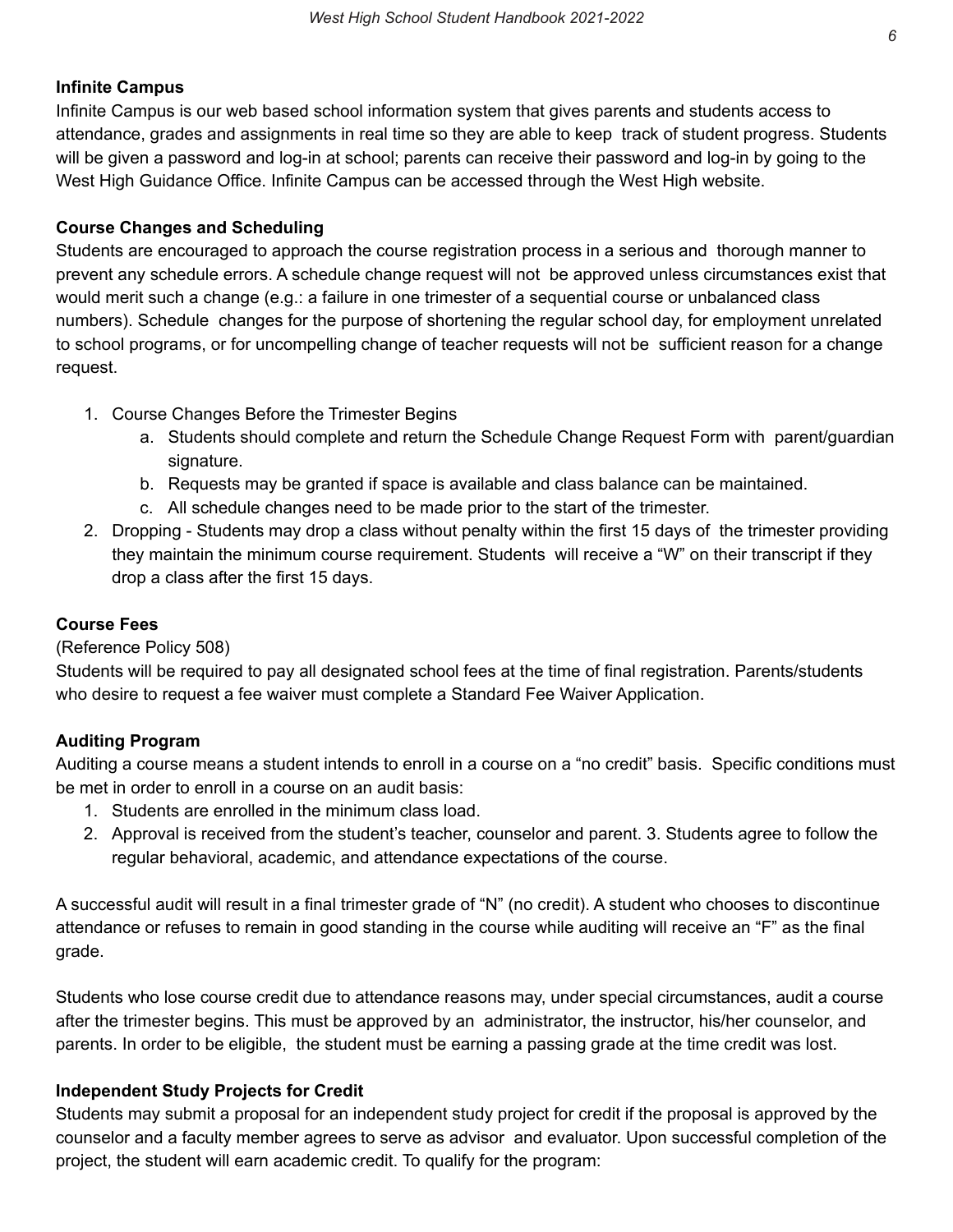- 1. Prior to the start of the project, the student must complete an application form and submit it to his/her counselor and will be evaluated on a pass/fail grading basis. It will show as "Independent Study" on the transcript.
- 2. An independent study project must be presented for approval within the first two weeks of the trimester in which credit is to be given. Projects must be completed one week prior to the end of the term for which credit is to be issued. All written materials must be submitted in duplicate.
- 3. Study projects for credit will not:
	- a. Be included as part of the minimum course load requirement.
	- b. Replace any of the subject area graduation requirements i.e., science, language arts, social studies, physical education and/or math.
	- c. Be taken in lieu of a course offered at West High unless prior approval is received from the principal.
- 4. The faculty member will serve as advisor, supervisor, and evaluator. His/her approval must be secured before the project begins. The student will meet with the advisor to establish guidelines for the project and a sequential time schedule for completion of the work. A schedule of regular meetings between the student and teacher will be established. The faculty supervisor will evaluate the project prior to credit being issued.
- 5. Guidelines for credit will be one credit hour for a minimum of 15 hours of work. The student is required to turn in a written log of the dates/time during which the student completed the project.

## **Physical Education**

 The West High Physical Education Program is designed to promote team and individual physical fitness activities. All students are required to take physical education every day for one trimester in each of their four years of high school. Seniors and Juniors who participate in a West High School athletic sport during the school year may request a waiver from participating in a physical education class. Students who are enrolled in 7 classes every trimester will be excused from participating in a physical education class.

 Medical excuses from regular participation in P.E. must be verified by a physician in writing and reported to the West High Health Office. Physician's statements should include a description of which specific activities are restricted. Medical excuses must be obtained each school year. Outer clothing (T-shirts, sweat clothes, shorts) that complies with West High dress code policies, shorts (no cutoff jeans, no sandals), socks, and tennis shoes with shoelaces are required.

## **Student CPR**

 The Iowa Healthy Kids Act includes the requirement that all Iowa high school seniors must have taken a CPR (Cardiopulmonary Resuscitation) course at some time prior to graduation. The only exception would be for students who are physically unable to complete a CPR class. To fulfill this requirement, students may provide documentation of completing the course in the community, or attend a course that will be offered at West High School during the school year, date to be determined.

## **Postsecondary Enrollment Option**

 High school students in Iowa are allowed to enroll in college level courses while in high school under the state's Postsecondary Enrollment Option Act. This includes college level courses in Arts & Sciences and Applied Science & Technology areas. Please see your high school counselor regarding state guidelines and a list of available classes from the University of Iowa and Kirkwood Community College.

1. University of Iowa Classes

 Students with a minimum of 3.5 grade point average may enroll in classes at the University of Iowa. Students participating in University of Iowa courses may qualify to have their course expenses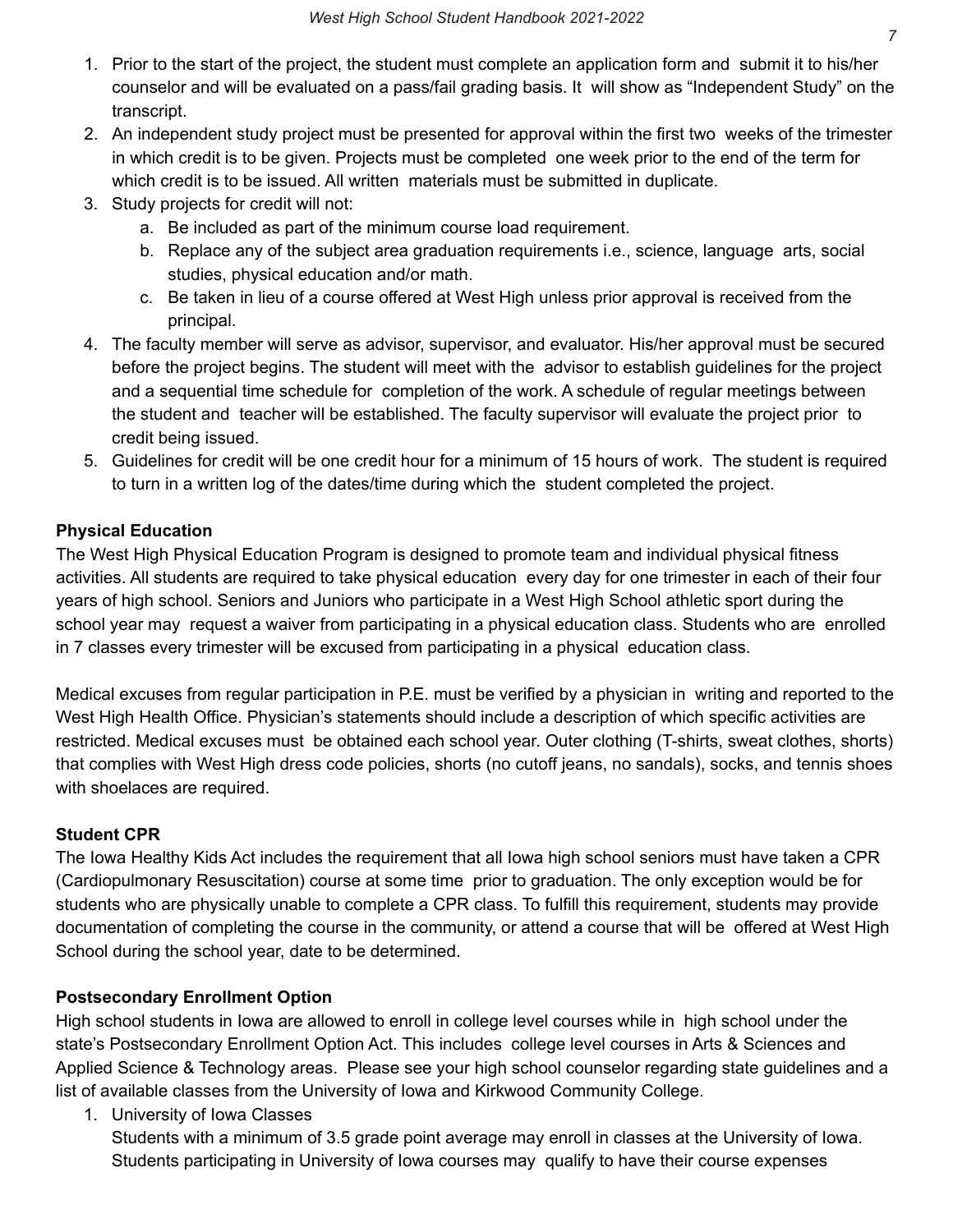reimbursed through the Post Secondary enrollment Option Act. To be considered for reimbursement, students must apply for participation in this program by March 1. Students interested in participating in this program should see their counselor for additional program details.

 Kirkwood and high school vocational teachers have worked together to develop agreements to provide advanced placement in college for selected courses taken in high school. Please see your high school counselor or career education teachers for further information. 2. Technical Preparation Articulation

#### **Retaking a Course**

 Students who fail a subject may re-enroll in the course in an attempt to perform at a higher level and remove the failing grade. This will provide the student with the opportunity to gain a greater understanding of the material and/or raise his/ her grade. The credit and grade in the repeated course will replace the previous credit and grade received in the course. To initiate this process the student must file a plan with the counselor before the trimester in which he/she plans to retake a course begins.

Retaking Criteria:

- 1. A student may re-enroll in courses in which they received a "C" or lower grade.
- 2. The student will not earn additional credit for completing the course a second time. (This would amount to earning double credit for the same course.)
- 3. Students retaking a course may enroll only after registering for their regular courses. The re-enrollment must be an extension of their regular program.
- 4. The student will receive the grade earned from the second time the course is taken regardless if the grade is higher or lower than the previously earned grade.
- 5. The student must have an approval form completed prior to re-enrolling in a course. This form includes signatures from the counselor, student and parent.
- 6. Section class size will be considered prior to approving a student to retake a course.

## **Failed Required Courses**

 Required courses must be taken in the year immediately following the failure. In yearlong courses the class must be retaken in the trimester if it was failed. A "Request to Repeat a Course" form must be completed. See your counselor for this form.

## **Credit Recovery**

Students who fail a required course need to speak with their counselor for credit recovery options.

## **Withdrawal from School**

 The Guidance Office will issue a check-out form. Books and supplies that belong to the school must be returned to the Library. All fees must be paid at this time in the Main Office. If the student is transferring to another school, the new school will notify West High and the proper records will be forwarded.

## **ATTENDANCE**

## (Reference Policy 501.5)

 Students are expected to be in all scheduled classes and to make daily attendance a top priority. Only through consistent attendance and class participation do students achieve the benefits of the educational program. Students and their parents/guardians are asked to consider the impact of participating in several activities that may require numerous school absences due to competition or major travel. The Iowa City Community School District Board of Education has outlined policies for the expressed purpose of encouraging regular attendance practices on the part of high school students. These guidelines are described below.

At West High School, a student may lose credit in a course if: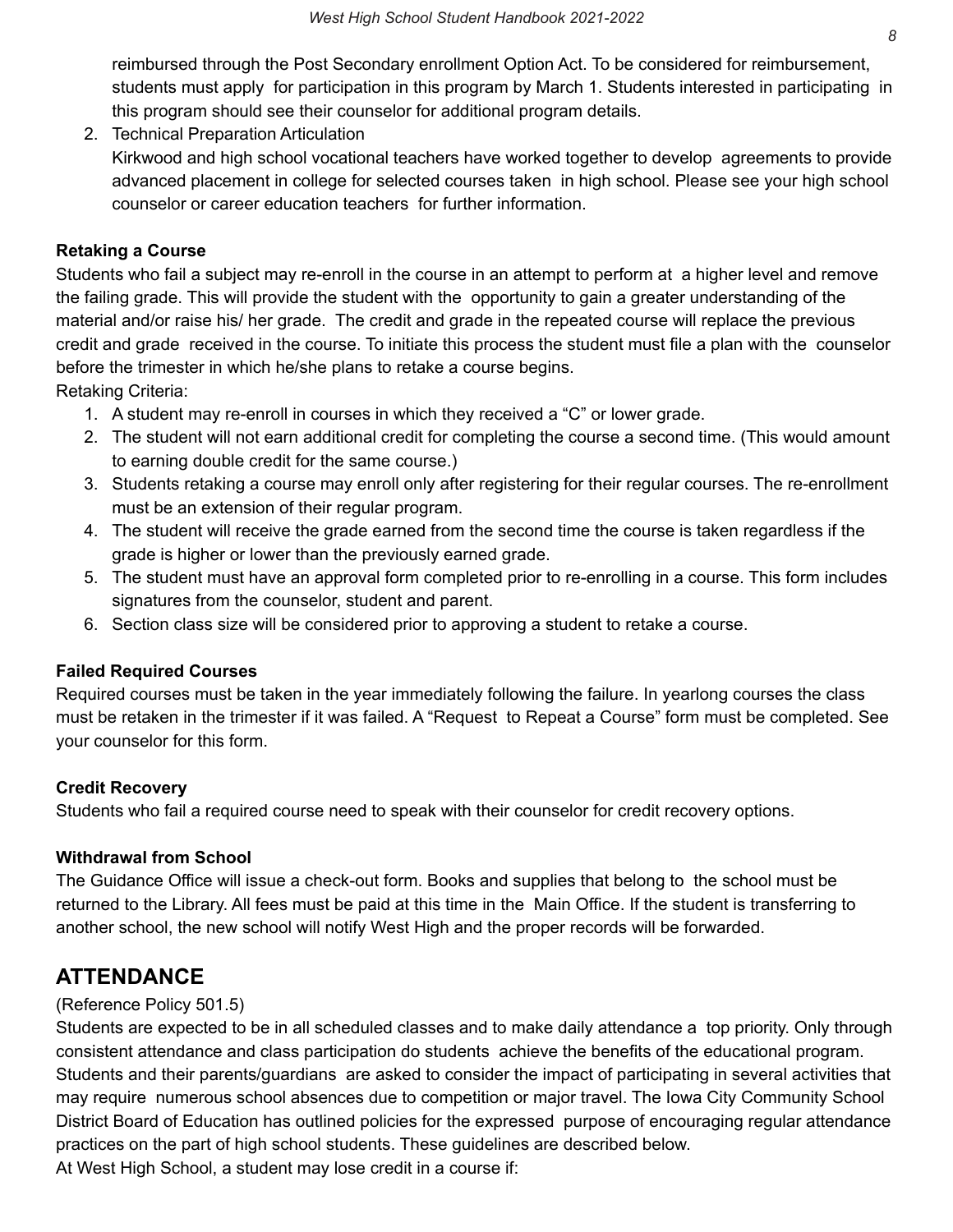1. Absent without school approval(UA) six or more times from any class (3 tardies = 1UA).

 A student who loses credit will receive an "F" as a final trimester grade unless he/ she receives approval to remain in the course on an audit basis. Specific conditions must be met in order to remain in a course on an audit basis, please refer to the Auditing Program, under Academics for more information.

#### **Reporting an Absence**

- ● If a student is going to be absent from school, parents/guardians are asked to call the respective Attendance Office (9th & 10th grade: 319-688-1091; 11th & 12th grade: 319-688-1051) and report the absence before it occurs. Calls can be placed during school hours as well as after school, voicemail is available.
- Parents cannot excuse absences where a student is still on campus but missing class.
- ● When unable to contact West High School prior to an absence, it is highly recommended that absences be reported within 2 days of the absence-for timely resolution; i.e. unresolved absences are unexcused absences.
- ● While written notes are not accepted, parents may call (#s listed above) or email the Academic Dean: Garrett Hartwig [\(hartwig.garrett@iowacityschools.org\)](mailto:hartwig.garrett@iowacityschools.org).
- ● Parents/Guardians are encouraged to contact the Academic Dean and the West High Guidance Counselors regarding a family or personal health emergency which may affect a child's school attendance or performance.
- ● Parents/Guardians can assist in providing the best possible educational experience for the student by only asking to excuse their child from school in cases of emergency or illness; not for conducting business that can be completed on weekends or outside of school time. Therefore, please be aware that parent requests to excuse an absence will not always be granted.

 *\*Parents can check on their student's attendance by accessing Infinite Campus at any time.*

## **Approved/Excused Absences**

 An approved absence is one in which school officials have approved the parents request to excuse an absence.

## **Excessive Absences**

 Absences can be classified as either excused or unexcused however, regardless of classification the number of days absent can reach a level of concern and be considered excessive.

- ● Unexcused absences are considered excessive upon the sixth occurrence. Upon the sixth unexcused absence to the same class the student may lose credit in that class.
- ● Absences due to illness without a doctor's note are considered excessive upon the fifth occurrence and will require a doctor's note for future absences to be excused-unless approved by a school official.
- ● Excused absences in excess of nine days in one class in a trimester may result in reduction of one letter grade.
- additional letter grade. ● Excused absences in excess of fourteen days in one class in a trimester may result in reduction of an

 *\*School sponsored activities, approved medical absences, suspensions, and special circumstances approved* by an administrator are not considered as part of excessive absences - however, students are responsible for  *all missed school work regardless of reason for an absence.*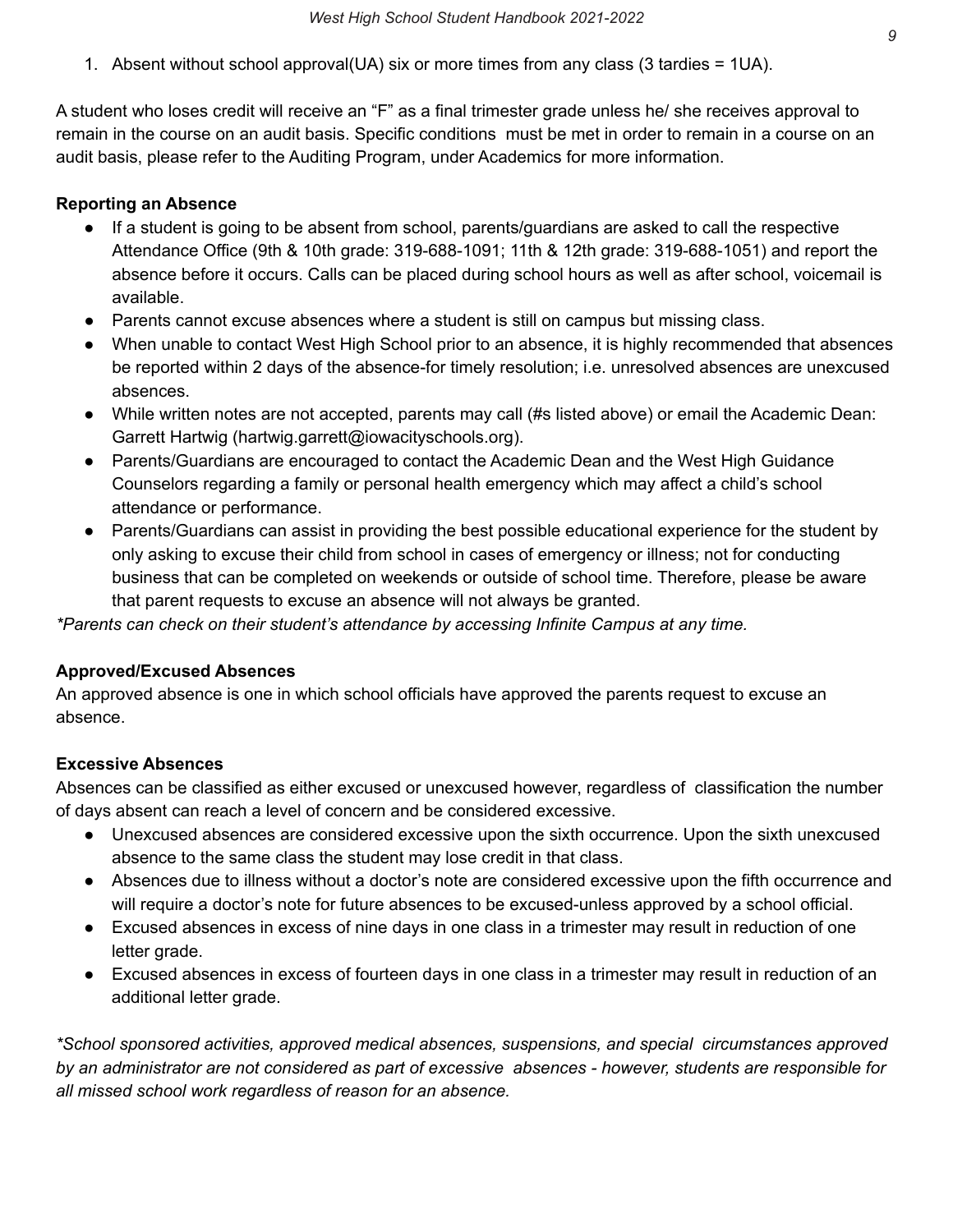## **Partial Day Absences/Late Arrivals**

- ● Students must be in attendance at school a minimum of three class periods in order to participate in an after-school activity or event.
- ● Arriving on time to school and all classes is as important as being in school daily. Arriving late to a class causes students to miss important instructional time and can be disruptive to the class already in session.
- ● Students arriving after the start of a class with an approved excuse/pass will be marked ET on Infinite Campus.
- ● Students arriving within the first five minutes of class without an approved excuse/pass will be marked unexcused tardy (UT) on Infinite Campus.
- ● Students arriving more than five minutes after the start of class without an approved excuse/pass will be marked late (L) on Infinite Campus.
- ● Health Office: If a student becomes ill or has a health-related emergency while at school, he/she must report to the Health Office where a school official will notify a parent and/or administrator before a student is sent home.
- ● Checking In/Out: Students arriving at school after the start of first period must sign in at the Office. Students leaving and/or returning to campus during school hours are required to check out/in at the Office. Failure to follow check in/out procedures through the Office may result in the student's absence/late arrival being considered unresolved and thus, unexcused.

## **Unexcused Absences (Additional Information)**

 A student will be marked absent if a student leaves the classroom without permission or is NOT in class at all. An unexcused absence is an absence which has not been approved by school officials. Parents will be informed of unexcused absences via phone call. Academic & school consequences for unexcused absences include:

- 1. Possible reduction of credit for class work missed the day of an unexcused absence;
- 2. Office referral to meet with the Academic Dean to discuss attendance expectations and additional consequences which may include:
	- a. Warning
	- b. Loss of special privileges (e.g. open campus, open hours, etc.)
	- c. Phone detention
	- d. In-school suspension
	- e. After-school detention
	- f. Habitual Truancy Referral (to County Attorney's Office)
	- g. Reassignment to an off-site district program

#### **Make-up Work**

- 1. For absences due to illness: The student should complete make-up work in the same number of days as the absence plus one additional day. In cases of prolonged illness, special arrangements may be made with the teacher(s).
- 2. For absences related to school-sponsored activities: The student must have their work made up prior to the absence unless other arrangements have been made with the teacher(s). Upon returning to school, he/she will be expected to participate in scheduled class activities.
- 3. For absences due to suspension: Every effort should be made by the student to make up academic work during the suspension period or as arranged with the teacher(s).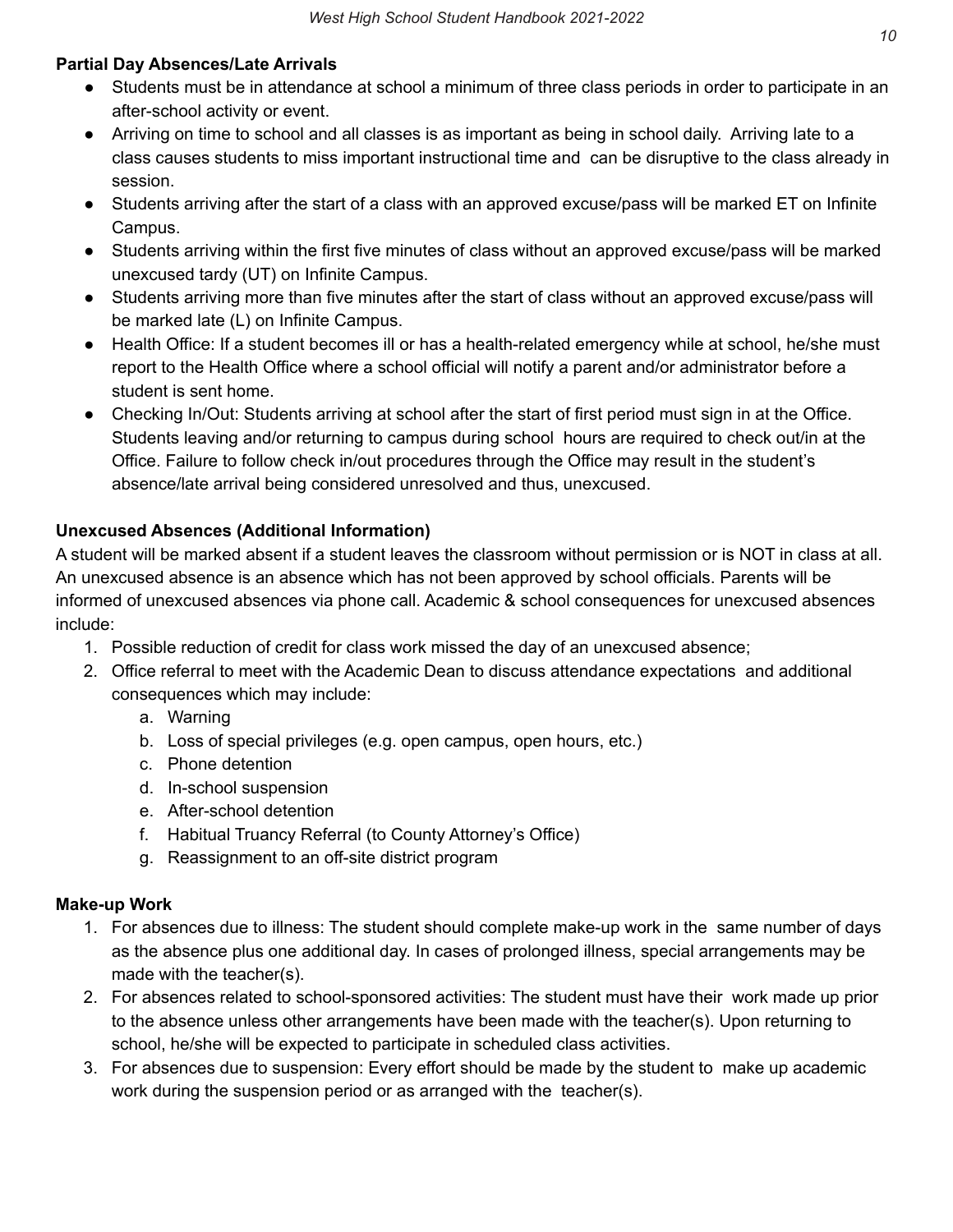# **BEHAVIORAL GUIDELINES**

 The Iowa City Community School District is committed to providing the best possible educational environment at each school and to develop student self-discipline. A student's behavior should not disrupt the educational process nor constitute a threat to the health or safety of others. The district will endeavor to protect all students' rights in a manner that will not result in disparate impact on students by virtue of race, sex, sexual orientation, disability, or national origin (Policy 502.1). The following constitutes the age appropriate discipline rules and due process procedures for students.

- 1. School rules apply to students:
	- a. On the way to and from school.
	- b. On the school premises.
	- c. Away from school in connection with school-related activities.
	- d. In other community settings in which student behavior may impact the successful implementation of school programs and/or affects the safety and welfare of students.
- 2. Students will be afforded due process rights by providing:
	- a. Oral or written notice of the allegation(s).
	- b. An explanation of the evidence behind the allegation(s).
	- c. The opportunity for students to respond to allegation(s).
- 3. The following is a list of inappropriate behaviors. It is not intended to be exhaustive but is representative of inappropriate actions.
	- a. Intimidating acts or language including initiation/hazing. Students may not report to school dressed for any type of initiation.
	- b. Fighting. Any student who has physical contact in a confrontational manner with a student or school employee will receive a suspension from school, including the possibility of expulsion.
	- c. Distribution, dispensing, manufacture, possession, use, or being under the influence of beer, wine, alcohol, inhalants, tobacco, psycho-active and/or other controlled substances, paraphernalia or equipment associated with these substances and/or "look alike" substances that appear to be any of the above substances or immediate association with any of the above activities.
	- d. Abusive or degrading acts of language including terms directed at ethnicity, religion, gender, sexual orientation, age, or disability. West High School is an institution with a diverse ethnic and racial makeup. It is the policy of our school that all groups be treated in a supportive and equitable manner.
	- e. Making inappropriate or derogatory comments directed toward West High staff or students, including those made via Facebook, Instagram, Snapchat, Twitter or other social media.
	- f. Theft
	- g. Destruction of property and/or vandalism.
	- h. Repeated acts of belligerence, disruptive behavior, or violation of any school rules. Generally, when a student is repeatedly referred out of a classroom for disciplinary reasons, the student will be withheld from attending the class until a conference is held with the student's parent(s).
	- i. Promotion of gang or gang related activity. This may include but is not limited to displaying/ wearing gang apparel and/or graffiti, participating in gang recruitment, and possessing items which promote gang activity.
	- j. Sexual harassment of individuals or groups.
	- k. Possession or control of an offensive or dangerous weapon/object (e.g., fire arms, knives, explosives).
	- l. False fire alarms, bomb threats, or other similar illegal acts.
	- m. Arson or any other inappropriate use of fire.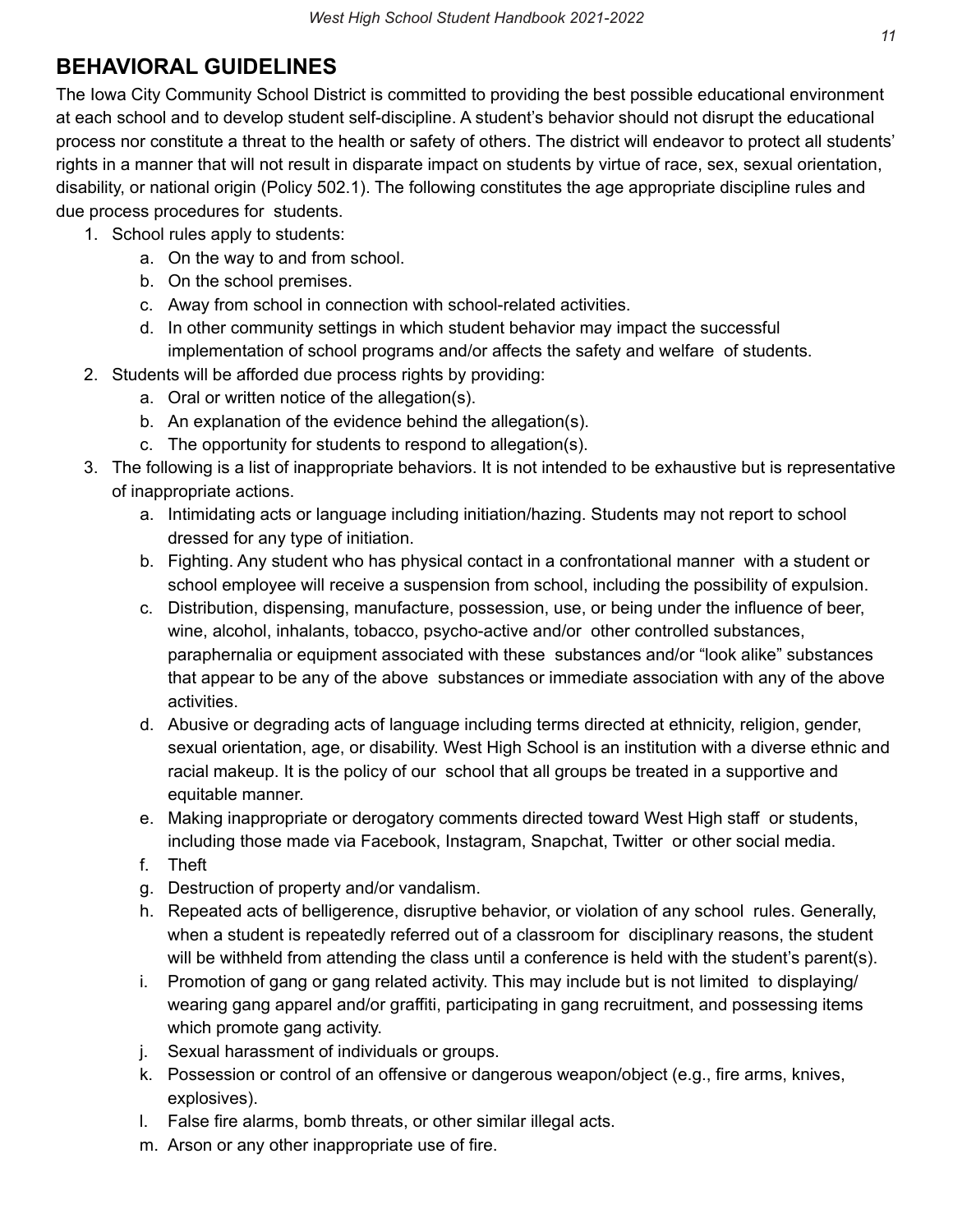- n. Use of a car, motorcycle, moped, bicycle, or other vehicle in an inappropriate or irresponsible manner.
- o. Gambling.
- p. Truancy, unauthorized absence, leaving school at unauthorized time or failure to check in/out upon entering or leaving during school hours, or unexcused tardiness.
- q. Throwing objects (e.g., snow, pencils, rocks, food, etc.).
- r. Failure to comply with a reasonable request of an authorized school employee.
- s. Unauthorized visit to another school.
- t. Misbehavior on the bus.
- u. Failure to attend assigned study halls or detentions.
- v. Any clothing or insignia that is deemed offensive or has the potential to cause a substantial disruption to our school environment will be prohibited from being worn or displayed on school premises.
- w. The use of cellular/portable telephones, pagers, beepers, and other similar communication devices is prohibited during scheduled class time.
- x. Excessive public display of affection at school or school activities.

 Latitude for the determination of precisely what sanction should be imposed for each infraction is determined by school personnel. Every effort is made to relate the consequences or sanctions as directly as possible to the student's behavior. The intent is to change future behavior and to address the causes or factors contributing to the student's actions. The range of available consequences of disciplinary measures includes:

- 1. Develop and follow an improvement plan with administrative, teacher, or counselor assistance and supervision;
- 2. Warning;
- 3. Cancellation of special privileges (e.g. open campus, driving privileges, danc es, or athletic events);
- 4. Referral for counseling/staffing evaluation;
- 5. Reassignment to another class;
- 6. Confiscation of unapproved items (radios, skateboards, cell phones, etc.); g. Parent/teacher conference;
- 7. Payment of damages;
- 8. Work option or community service;
- 9. In-school suspension;
- 10. Out-of-school suspension;
- 11. Reassignment to an off-site district program;
- 12. Expulsion;
- 13. Notification of law enforcement authorities.

## **In-School Suspension**

 Students may be assigned in-school suspension to provide a structured program in lieu of an out-of-school suspension. Suspension days are not counted in a student's total of excused absences.

- 1. Parents/guardians will be notified of the suspension. Parent/ guardian conferences may be required for re-admittance.
- 2. The student is responsible for making up any academic work missed during the suspension period or as negotiated with each teacher.

## **Out-of-School Suspension**

 Students whose presence poses a continuing danger to persons or property and/or ongoing threat of disrupting the academic process will be assigned out-of-school suspension. Suspension days are not counted in a student's total of excused absences.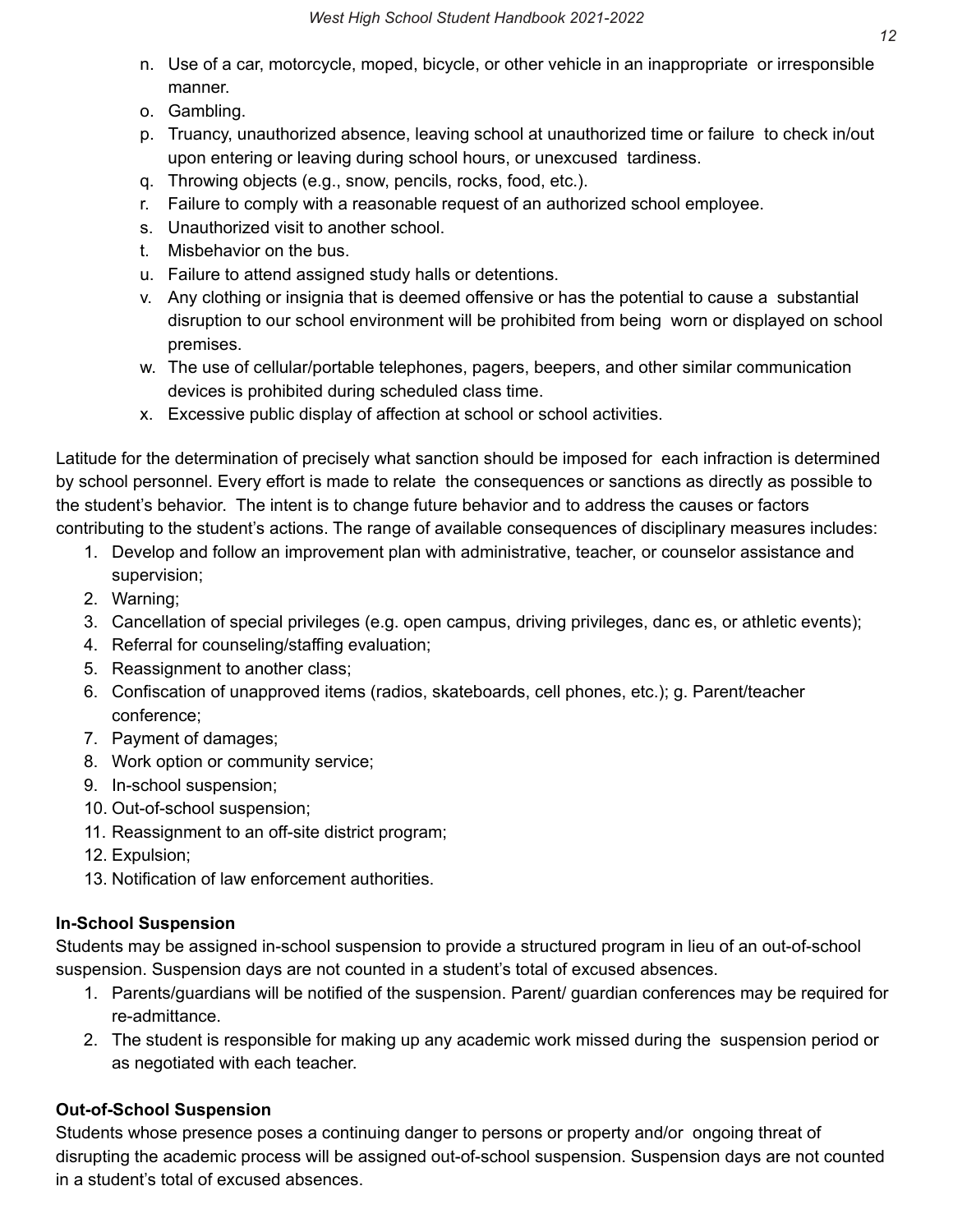- 1. Parents/guardians will be notified of the suspension. Parent conferences will generally be required for re-admittance.
- 2. Academic work missed due to the suspension must be made up during the suspension period or as arranged with each teacher.
- 3. Any student who is placed on suspension from school will be prohibited from being on campus grounds or from attending or participating in any extra-curricular activities during the suspension period. This includes any activities scheduled on a non-school day.

#### **Cell Phones**

 Students should have their cell phones and other portable technology devices put away and ringers turned off during class time unless otherwise directed by the teacher. At no time are students or visitors authorized to video capture, photograph, or audio record others in the school building, on school property (to include school vehicles), or at school activities (unless recording a public performance, such as a game, honor assembly, concert, contest, etc.), without the consent of a teacher, coach, or school administrator. Cell phones with cameras and other portable technology devices capable of storing and/or transmitting and/or receiving images are banned from use for any purpose in locker rooms and restrooms at ALL times. Students may be disciplined for any use of technology devices in school locker rooms or restrooms.

#### **Alcohol/Substance Use/Abuse**

#### (Reference Policy 502.6)

 Substance abuse is defined as the distribution, dispensing, manufacture, possession, use, or being under the influence of beer, wine, alcohol, tobacco, inhalants, prescription drugs void or in violation of a prescription, psycho-active and/or other controlled substances, paraphernalia or equipment associated with these substances or "look alike" substances that appear to be any of the above substances or immediate association with the above, as defined by local, state, or federal law. Such use/ abuse is unlawful and/or a material and substantial disruption or threat to providing a safe, healthy, supportive and caring environment for students, employees and visitors. Such use, improper use, possession, or distribution will not be tolerated on school grounds, at school events, or in any situation in which the school is responsible for the conduct and well-being of young people.

 The goal of the district shall be to establish drug and alcohol free schools in order to maintain a safe and effective learning environment for all students. To meet this goal, the district supports a comprehensive program of education, prevention, intervention and support services.

Students who violate the terms of this policy may:

- 1. Be required to demonstrate satisfactory participation in a substance abuse assistance or rehabilitation program.
- 2. Be suspended.
- 3. Be referred to the local police department.
- 4. Be required to comply with alternative courses of action which are selected and agreed to by the student, parents/guardians, and the school.
- 5. Be expelled.

## **Due Process**

## (Reference Policy 502.1)

 Students are entitled to fair treatment when disciplinary sanctions are necessary. The due process available to students includes:

1. Oral or written notice of the allegation(s) against the student.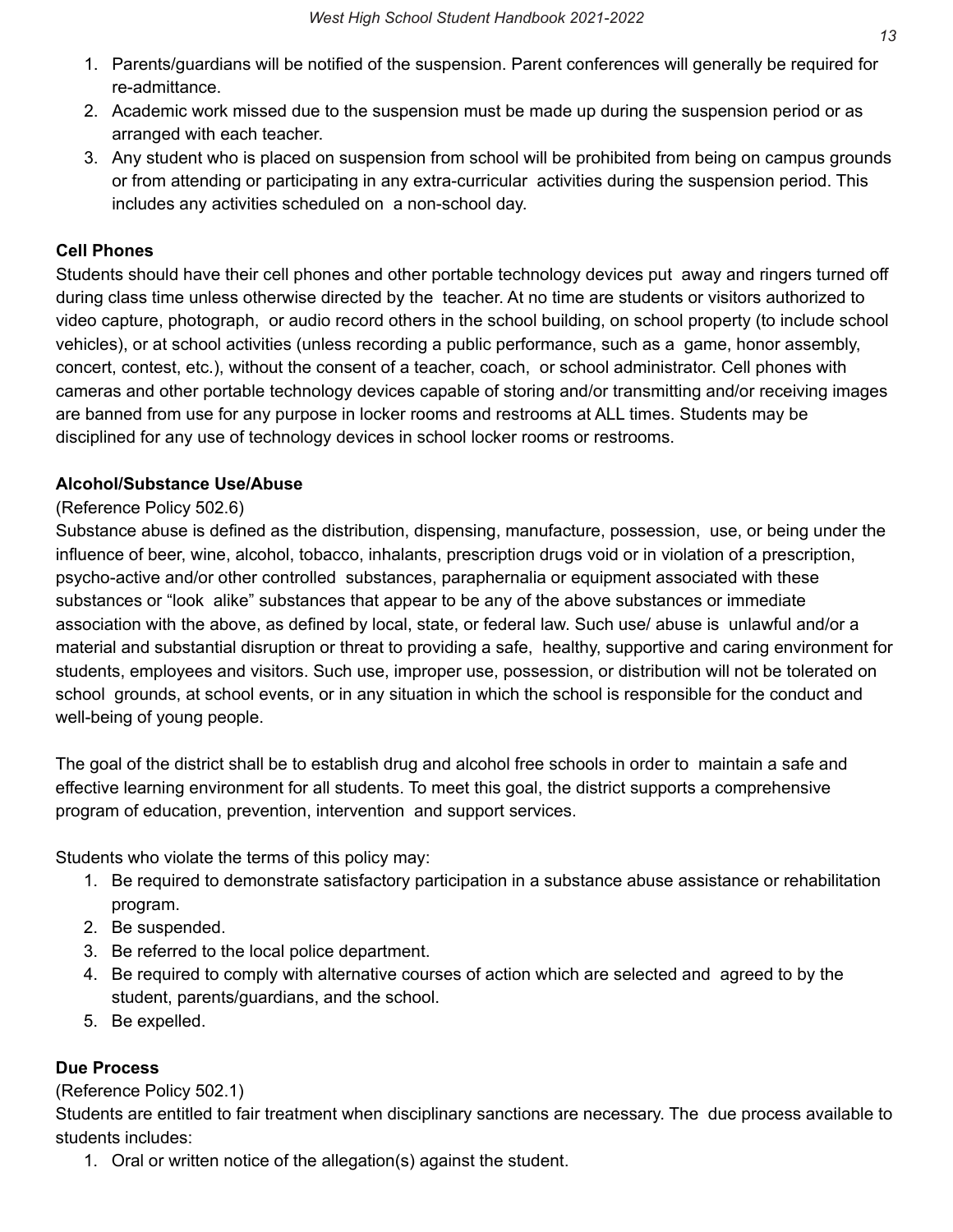- 2. An explanation of the evidence behind the allegation(s).
- 3. The opportunity for the students to respond to the allegation(s).

#### **Grievance Procedure**

#### (Reference Policy 502.3)

 Step I: An attempt shall be made to resolve any complaint in informal discussion between the student and the building principal. Any student with a complaint shall request a meeting with the involved building principal to discuss the complaint within five (5) school days from the date of the event giving rise to the grievance.

 Step II: If the complaint cannot be resolved informally, the student may file a grievance in writing, and at a mutually agreeable time, discuss the matter with the building principal. The written grievance shall state the nature of the grievance, the rule or regulation or law in question and shall state the remedy requested. The filing of the formal, written grievance at the second step must be within five (5) school days from the date of the event giving rise to the grievance. The principal must make a decision on the grievance and communicate it in writing to the student and the superintendent or designee within five (5) school days after receipt of written notice of the grievance.

 Step III: In the event the grievance has not been satisfactorily resolved at the second step, the student may file within five (5) school days of the principal's decision at the second step, a copy of the grievance with the superintendent or designee. Within five (5) school days after such a written grievance is filed, the student and the superintendent or designee shall meet to resolve the grievance. The superintendent or designee shall file a written decision within ten (10) school days of this meeting.

#### **Miscellaneous**

- 1. The failure of a student to act on any grievance within the prescribed time limits shall act as a barrier to further appeal.
- 2. The failure of an administrator to give a decision within the time limits shall permit the grievant to proceed to the next step.
- 3. The time limits may be extended by written mutual consent.
- 4. The grievant shall have a right to representation at any step of the grievance procedure.

#### **Dress**

 The major responsibility for acceptable dress and grooming rests with the students and their parents. Students are expected to dress appropriately for school and all related activities. A student's dress may not constitute a threat to the educational environment, health, safety, welfare, or property of others, and must be in accordance with the public decency and civil statutes.

Students are required to wear shoes or sandals and clothing must be worn appropriately.

 Clothes that promote the use of alcohol or drugs are prohibited. Also clothing that contains profane, racially biased, or offensive language/pictures, or that include sexually inappropriate references will not be permitted to be worn at school and school activities.

 Any clothing or insignia that is deemed offensive, or cause for inciting others will be prohibited from being worn or displayed on school premises. If clothing is deemed disruptive to the educational process, students will be asked to correct the situation.

#### **Lockers**

 Student's lockers are the property of the Iowa City Community School District. Students shall use the lockers assigned to them for storing their school materials and personal items necessary for attendance at school. Students should not share their locker combination with others, allow others access to their lockers, or store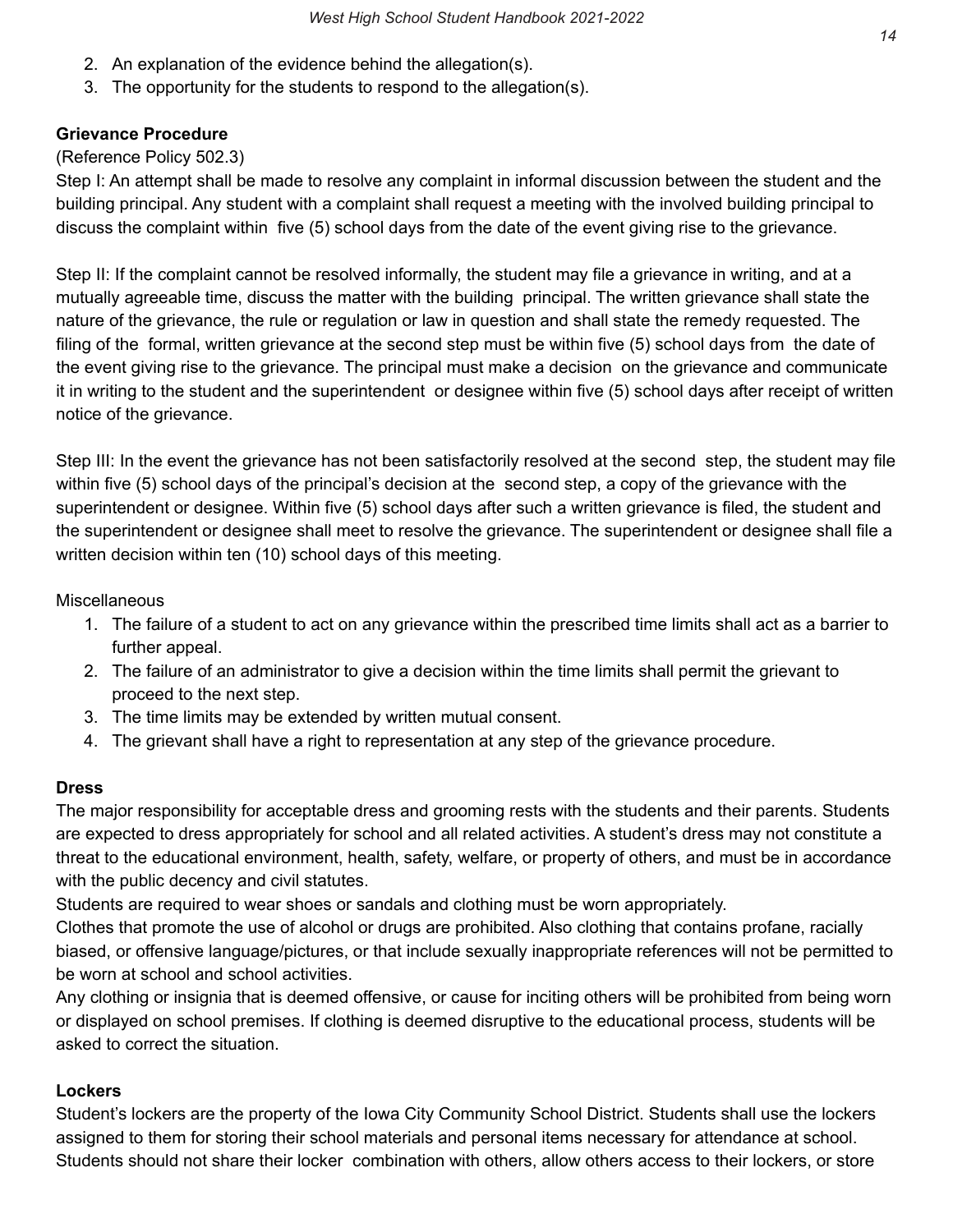valuables in their lockers. It is the responsibility of each student to keep their assigned locker clean and undamaged. Since West High School is not responsible for losses, students should not bring valuables or large amounts of money to school.

 Student's lockers can be searched whenever an administrator or teacher has a reasonable suspicion that a criminal offense has occurred, or a school district policy, rule or regulation has been violated.

#### **Textbooks**

 All textbooks will be checked out through the West High Library. Each student is responsible for the safekeeping of his/her textbooks. A fine will be assessed for excessive wear or damage to books and for lost or stolen books.

#### **Student Obligations**

 The school will make available to students and their parents the student report card and student schedule unless the student has unmet obligations with the school, (ie: lost textbook, unpaid fee, unpaid parking tickets). The parent/guardian may come to school to request a photocopy of any records until the obligation is met.

#### **Automobiles and Motorcycles**

 All students who drive cars to school are required to have their vehicles registered in the Main Office. Upon completion of a registration form each student will be issued one parking permit. This will be displayed in the rear driver's side window of any vehicle parked on school grounds. (Convertibles and pick-ups will display the permit in the lower left hand corner of the front windshield on the driver's side). If a student will be driving a vehicle other than the one which displays the sticker, he/she must inform the Main Office before using the school parking facilities. If a student changes vehicles and provides adequate proof of this fact, he/she will be issued another permit without charge.

 Students are NOT permitted to park in the front of the building, in the driveway in front of the building, staff lots, behind the industrial technology classrooms and Little Theater, or in driveways of the gymnasium entrances. West High School and local traffic regulations shall be observed on school property. All cars and motorcycles driven to school must be parked upon arrival in the designated student parking areas. Students are not permitted to drive their vehicles around campus grounds. Careless or reckless driving may be reported to the police department and may result in disciplinary consequences.

#### **Parking**

 Students are required to park in designated student parking spaces and should not block other vehicles. Five dollar fines will be issued to violators. Students with unpaid fines may lose their parking privileges. Subsequent violations may result in the vehicle being towed at the owner's expense.

## **Transportation to School Activities**

 During the course of any school year, there are a multitude of after school activities held on our high school campus, in the local community area, as well as outside our school community. Typically, transportation for students will be provided for those activities held at sites beyond the local area of our community. This would normally include bus or van transportation for students. For after school or weekend activities held on our campus or within the local area, transportation would not be provided by the school. The manner in which students would be transported to and from these types of activities would remain the responsibility of parents and students.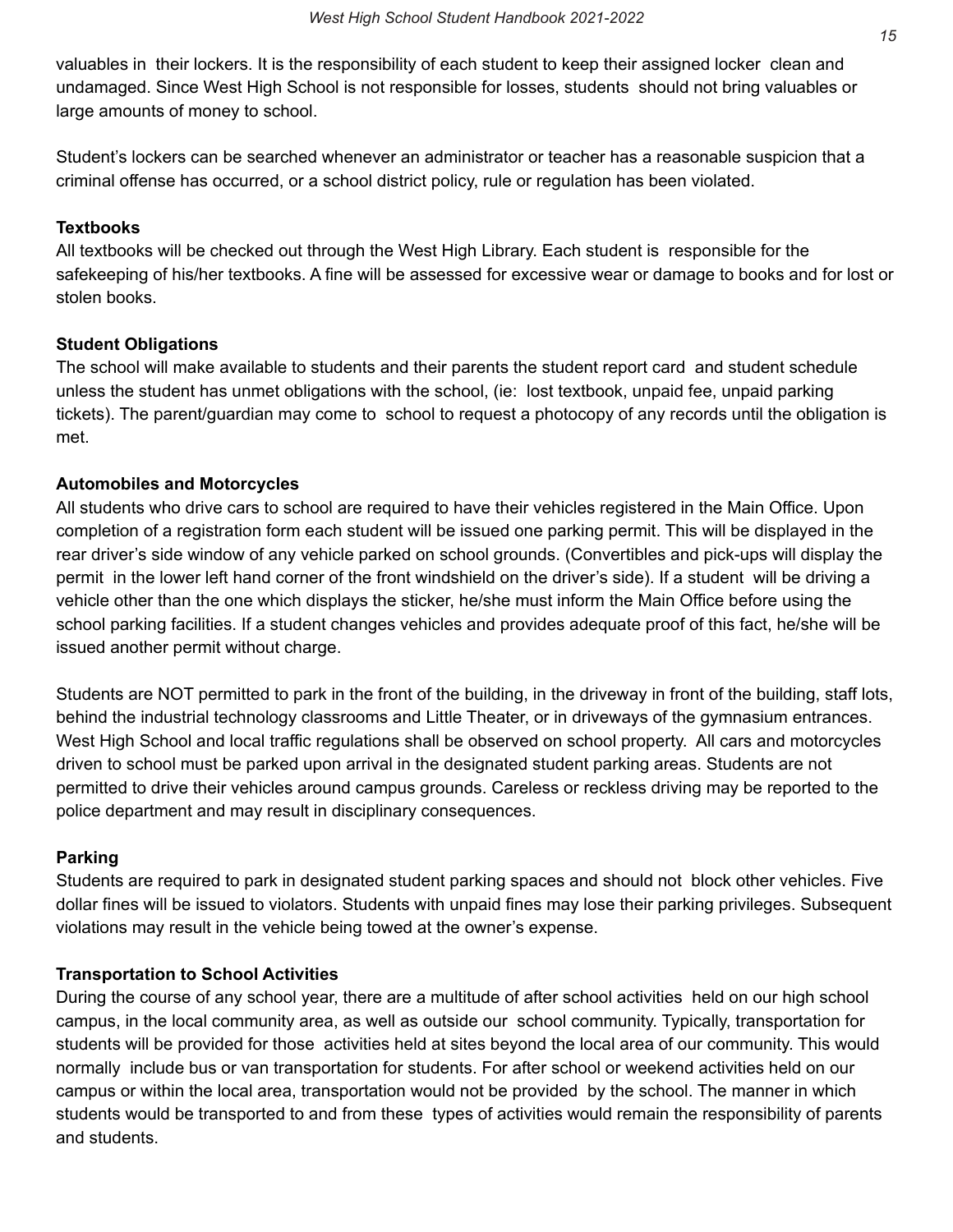#### **Posters/Signs**

 All posters or signs must be approved by faculty advisors or an administrator before posting on the announcement boards located throughout the building. No signs should be placed on walls, windows, or doors.

#### **Open Campus**

 With parent approval, West High's open campus program allows eligible eleventh and twelfth grade students the opportunity to accept responsibility in planning the use of their time during "open" class periods. Open campus privilege may be revoked immediately for any student who has difficulty in following school rules and regulations or whose academic performance is deficient.

Students who remain on campus during open periods must report to one of the following areas:

- 1. Cafeteria.
- 2. The library is an area to be used for quiet reading and studying. A productive, working environment is to be maintained.
- 3. During non-class time, students may request permission from the instructors to work independently in a classroom if the activity does not interfere with the regular classroom activity.
- 4. Southwest grounds/student plaza The only area outside of the building students may use for study, conversation, and recreation during the school day is the southwest grounds bounded by the driveway, east sidewalk, and the academic wing.

 NOTE: Students who return to campus prior to their next scheduled class are required to report immediately to one of the designated open campus areas.

#### **Restricted Areas**

- 1. Halls—hallways are to be used only as a means of moving from one designated area to another. Hallways are not open campus areas. Students should not loiter in any hallways during class periods.
- 2. Commons Area—the commons area is to be used for meeting with students five minutes before and after the class period begins and ends. Because of congestion that occurs, students are not allowed to congregate in the commons area before or after school.
- 3. Parking Lot—a parking lot is provided for student vehicles. The parking lot area is a restricted area for all students and is to be used only by students arriving and leaving campus. Students are not permitted to loiter in the parking lot.
- 4. Auditorium—unless accompanied by a staff member, students may not be in the auditorium, restrooms, the lobby area, the stage, or backstage areas. Only staff members/students who are trained technicians and are designated by the Auditorium Supervisors as such may enter the technical booth. The auditorium lobby is not to be used as a shortcut to and from the parking lot. Proper behavior by all participants will be required in using the auditorium. Inappropriate behavior includes jumping over rails or seats, feet on chairs, arm rests, or backs of seats, or bringing backpacks or bags into the house. No food or drink will be allowed to be brought into the auditorium.

#### **School Grounds**

 Other than the southwest student plaza, all other outside areas are restricted during open class times. West High School students are part of a larger local community and the rights of other community members should be respected. Private property surrounding school grounds should be respected and students should avoid loitering, littering, trespassing, vandalizing, or other improper activities in these areas.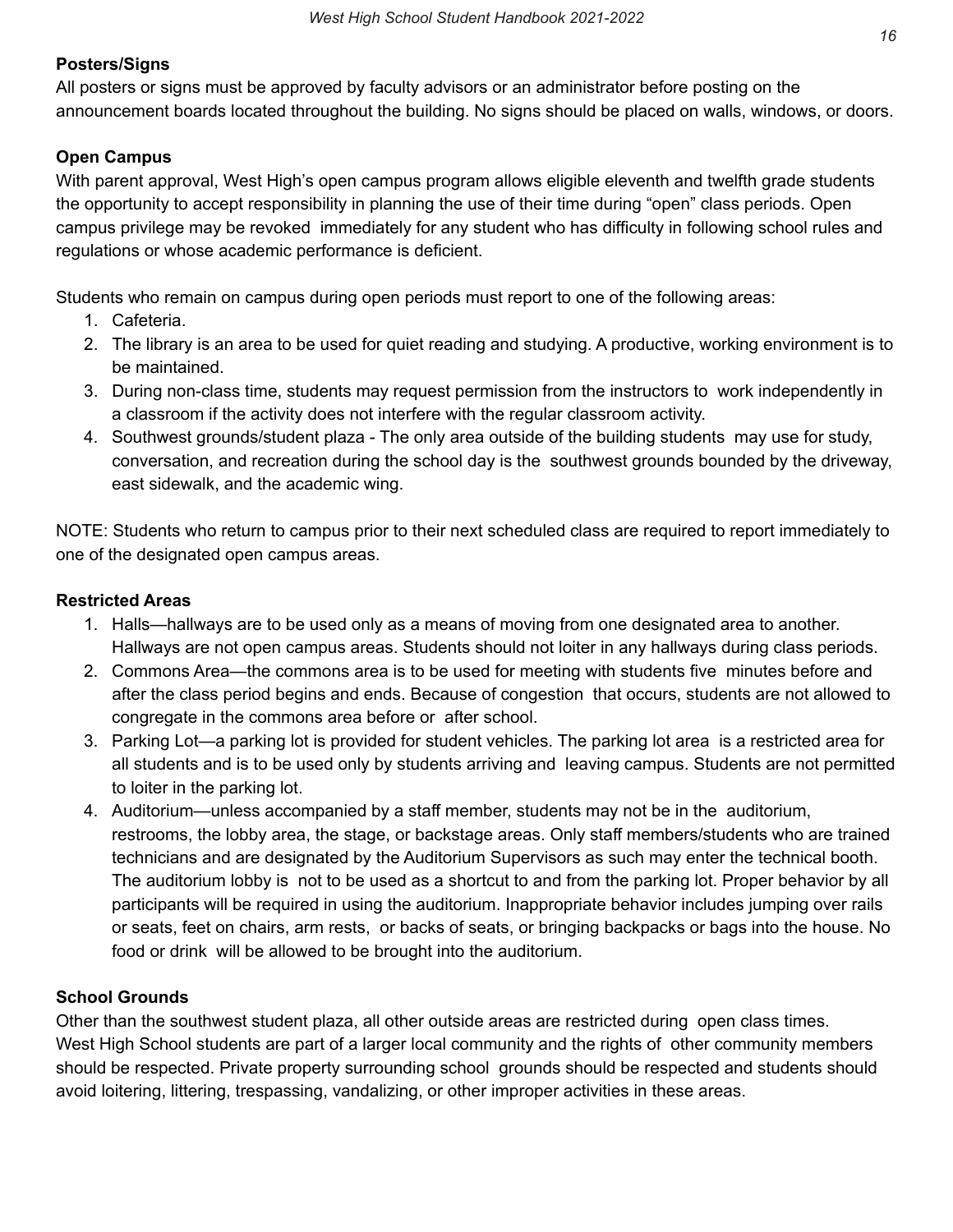## **Closed Campus**

 Ninth and tenth grade students are required to be on campus at all times during the regular school day. All students must report to all assigned study halls and class rooms unless excused by a teacher or administrator.

## **Study Hall**

 Ninth and tenth grade students will be required to report to study hall during periods 1 through 7 when not scheduled for a class. Juniors who are taking only five courses will be assigned to one period of study hall daily. Unexcused absence from study hall will result in a disciplinary consequence. While in study hall, students are expected to conduct themselves as they would in a classroom. Students must bring enough work to occupy them for the entire period. Access to the Library and Computer Lab will be monitored and may be restricted due to availability of space, the amount/type of work a student is doing, and the conduct of the student.

## **Initiations, Hazing, Bullying or Harassment**

#### (Reference Policy 102)

 Harassment, bullying and abuse are violations of the Iowa City Community School District's policies, rules and regulations and, in some cases, may also be a violation of criminal or other laws. The Iowa City Community School District has the authority to report students violating this rule to law enforcement officials. Students who feel that they have been harassed or bullied should:

- 1. Communicate to the harasser or bully that the student expects the behavior to stop, if the student is comfortable doing so. If the student needs assistance communicating with the harasser or bully, the student should ask a teacher, counselor or principal to help.
- 2. If the harassment or bullying does not stop, or the student does not feel comfortable confronting the harasser or bully, the student should:
	- a. Tell a teacher, counselor or administrator; and
	- b. Write down exactly what happened, keep a copy and give another copy to the teacher, counselor or administrator including;
		- i. What, when and where it happened;
		- ii. Who was involved;
		- iii. Exactly what was said or what the harasser or bully did;
		- iv. Witnesses to the harassment or bullying;
		- v. What the student said or did, either at the time or later;
		- vi. How the student felt;
		- vii. How the harasser or bully responded.

 Sexual harassment may include unwelcome sexual advances, requests for sexual fa vors and other verbal or physical conduct of a sexual nature. Harassment or bullying on the basis of age, color, creed, national origin, race, religion, marital status, sex, sexual orientation, gender identity, physical attributes, physical or mental ability or disability, ancestry, political party preference, political belief, socioeconomic status or familial status includes conduct of verbal or physical nature that is designed to em barrass, distress, agitate, disturb or trouble persons when:

- 1. It places the student in reasonable fear of harm to the student's person or property;
- 2. Has a substantially detrimental effect on the student's physical or mental health;
- 3. Has the effect of substantially interfering with the student's academic performance; or
- 4. Has the effect of substantially interfering with the student's ability to participate in or benefit from the services, activities, or privileges provided by a school. Sexual harassment includes, but is not limited to: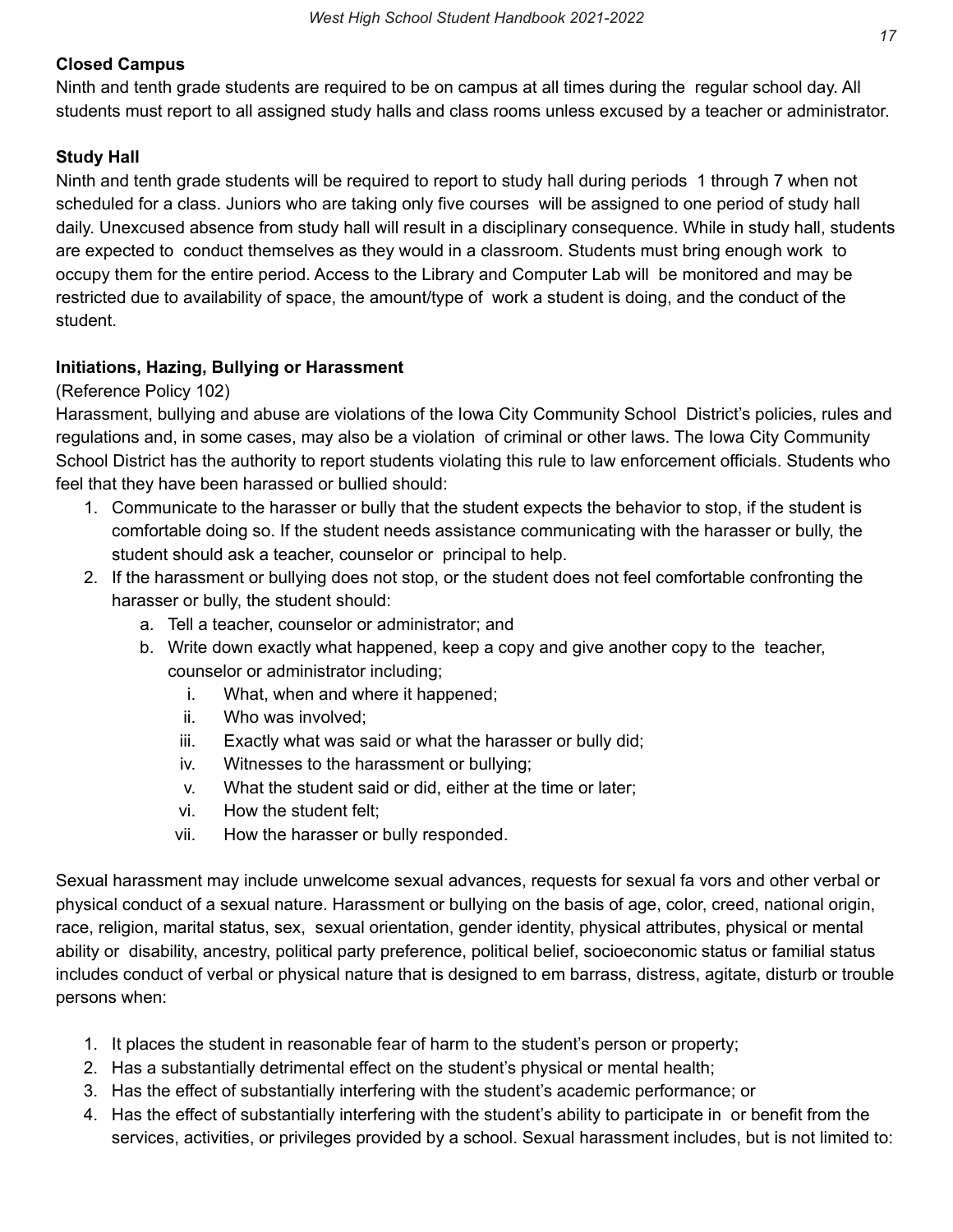- a. Verbal, physical or written harassment or abuse; including commentary on social media such as Facebook or Twitter.
- b. Pressure for sexual activity.
- c. Repeated remarks to a person with sexual or demeaning implications.
- d. Suggesting or demanding sexual involvement, accompanied by implied or explicit threats.

Harassment or bullying based upon factors other than sex includes, but is not limited to:

- 1. Verbal, physical, or written harassment or abuse; including commentary on social media such as Facebook or Twitter.
- 2. Repeated remarks of a demeaning nature.
- 3. Implied or explicit threats concerning one's grades, job, etc.
- 4. Demeaning jokes, stories or activities.

 The ICCSD Anti-Bullying/Anti-Harassment board policy, and the discrimination process and forms can be found on the district website at [http://www.iowacityschools.org,](http://www.iowacityschools.org) please go to the departments tab followed by the equity tab.

## **Search and Seizure**

## (Reference Policy 502.1, 502.1c)

 All school property is held in trust by the Board of Education. School authorities may, without a search warrant, search a student, student lockers, desks, work areas or student automobiles under the circumstances as outlined in the administrative regulations to maintain order and discipline in the schools, promote the educational environment, and protect the safety and welfare of students and school personnel. School authorities may seize any illegal, unauthorized or contraband materials discovered in the search.

## **Weapons Policy**

## (Reference Policy 502.1c)

 The Iowa City Community School District has zero tolerance for unauthorized weapon possession. Thus, any student who possesses, buys, sells, uses, or threatens to use a dangerous weapon as defined by Board Policy 502.1c shall be guilty of misconduct and shall be subject to discipline up to and including expulsion. Parents/guardians of students found to possess a weapon or dangerous object on school property shall be notified of the incident. Confiscation of weapons or dangerous objects shall be reported to law enforcement officials, and the student will be subject to disciplinary action.

 A student possessing a weapon shall be suspended pending investigation. Except in the most extraordinary of circumstances, the administration shall recommend the Board expel any student who possesses, buys, sells, uses or threatens to use a gun/ firearm while on school district premises, in school district facilities, or at school district sponsored activities.

## **STUDENT ACTIVITY CONDUCT CODE**

 The Board of Directors of the Iowa City Community School District offers a variety of voluntary activities designed to enhance the classroom education of its students. Students who participate in extracurricular activities serve as ambassadors of the Iowa City Community School District throughout the calendar year, whether away from or at school. Students who wish to exercise the privilege of participating in extracurricular activities must conduct themselves in accordance with board policy and must refrain from activities that are illegal, immoral, unhealthy, or highly inappropriate. Participation in these activities is a privilege, conditioned upon meeting the eligibility criteria established by the board, administration, and individual activity coaches and sponsors. The principal shall keep records of violations of the Good Conduct Rule.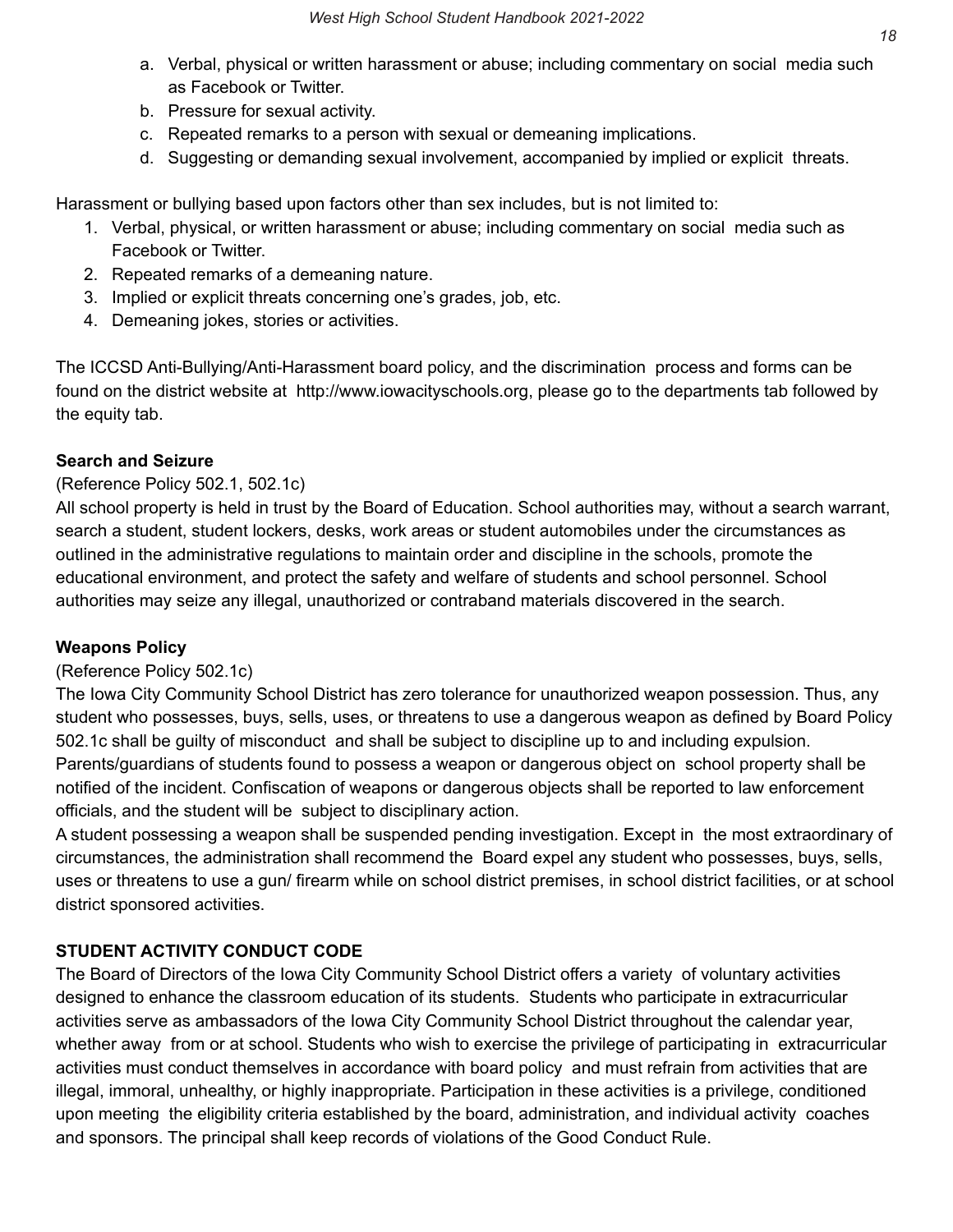The following activities are covered by the board's policy and these rules: Athletics, instrumental and vocal music performances', drama productions, speech contests, National Honor Society, all co-curricular clubs (e.g. Math Club, French Club), all honorary and elected offices (e.g. Homecoming King/Queen/court, class officer, student government officer or representative), state contests and performances for cheerleading and drill team, mock trial, Academic Decathlon, or any other activity where the student represents the Iowa City Community School District outside the classroom.

## **Academic Eligibility**

To be eligible for a high school activity, students participating must:

- 1. Be enrolled or dual-enrolled in school;
- 2. Have earned passing grades in all classes the previous trimester;
- 3. Be enrolled in at least four full-time classes in the current trimester;
- 4. Be under 20 years of age;
- 5. Be enrolled in high school for eight semesters or less;
- 6. For students in athletics, have not been a member of a college squad nor trained with a college squad, nor participated in a college contest nor engaged in that sport professionally;
- 7. Special Education students or students covered by a Section 504 plan shall not be denied eligibility on the basis of scholarship if the student is making adequate progress, as determined by the student's team, towards the goals and objectives in the student's IEP or 504 plan;
- 8. An academically ineligible student, with administrative and coach/director approval, may practice but cannot participate in any competitions or performances.

## **School Attendance**

- 1. A student is expected to attend one-half school day based on their schedule, immediately prior to the competition or practice to be eligible to participate in a practice, competition or performance scheduled on the same date, unless otherwise authorized by principal or designee.
- 2. Participation in evening performances or competitions should not affect school attendance on the following day. When performing or competing during the school day, students are expected to return to classes immediately after the event.
- 3. Students placed on out-of-school suspension will not be allowed to practice or compete in contests during the suspension period.

## **Good Conduct Rule**

 To retain eligibility for participation in Iowa City Community School District extra curricular activities, students must conduct themselves as good citizens both in and out of school at all times. Students who represent the school in an activity are expected to serve as good role models to other students and to members of the community. Any student who is found to have violated the school's Good Conduct Rule will be deemed ineligible for a period of time. The specific violations listed below will result in the student's loss of eligibility for participation in extracurricular activities, as set out in the section marked Penalties.

- 1. Possession, use, or purchase of tobacco products, regardless of the student's age.
- 2. Possession, use, or purchase of alcoholic beverages, including beer and wine; odor of alcohol on a student's breath is considered evidence of use.
- 3. Possession, use, or purchase of illegal drugs or the unauthorized possession, use, or purchase of otherwise lawful drugs.
- 4. Engaging in activities outside the school community that would be grounds for arrest or citation in the criminal or juvenile court system, excluding minor offenses, regardless of whether the student was cited, arrested, convicted, or adjudicated for the act(s).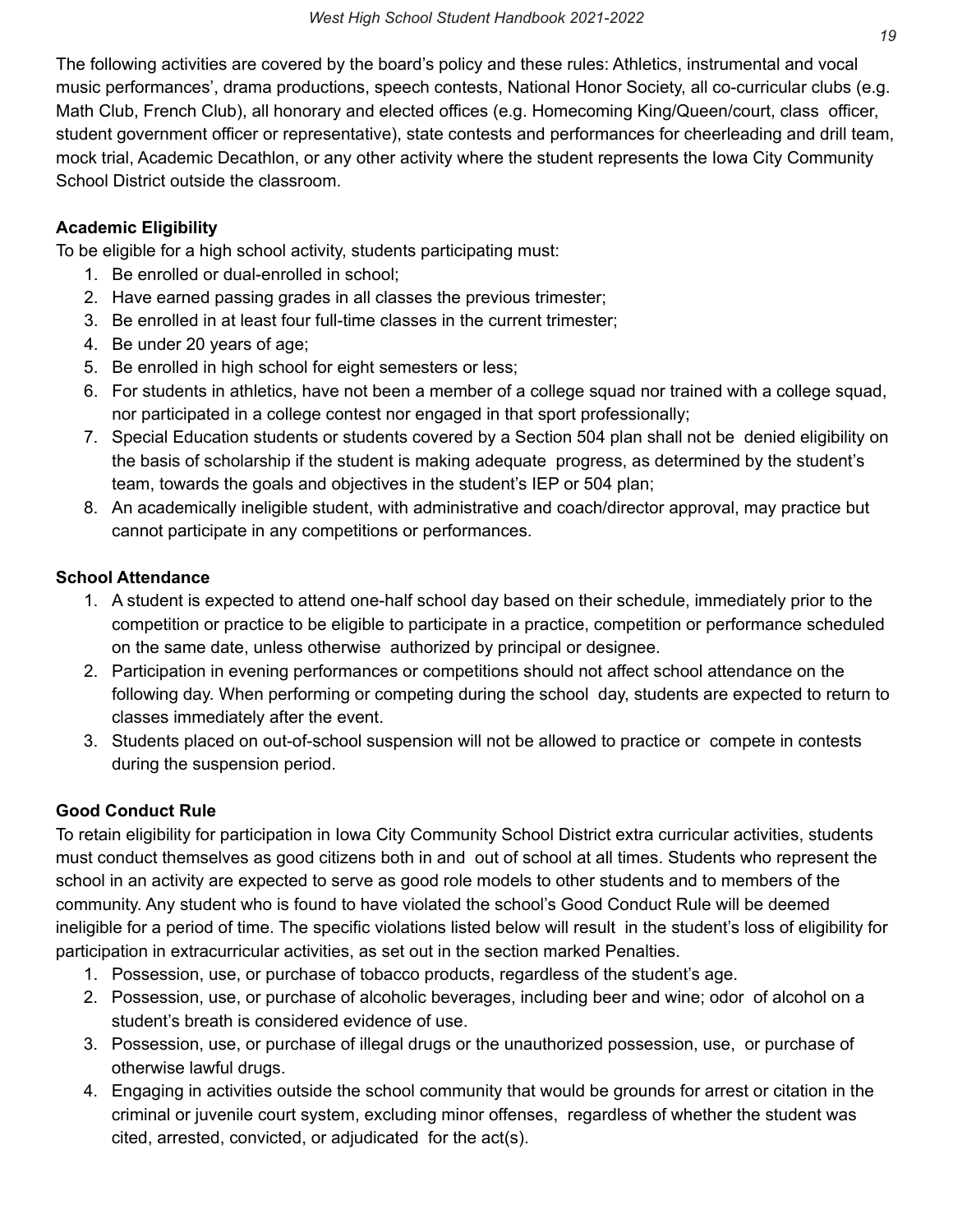## Penalties:

 Any student who is found to have violated the Good Conduct Rule during the school year or summer is subject to a loss of eligibility as follows:

- 1. First Offense within the Student's Athletic /Activity Career suspension from one-third of the season's contest or performance dates with professional evaluation prior to reinstatement where applicable.
- 2. Second Offense within the student's contests or performance dates with professional evaluation prior to reinstatement where applicable.
- 3. Third Offense within the Student's Athletic/Activity Career suspension from athletic competition for twelve (12) calendar months with professional evaluation prior to reinstatement where applicable.
	- a. The period of ineligibility attaches immediately upon a finding of a violation if the student is eligible for and currently engaged in an extracurricular activity and, if not, or if not completed during the current activity, is begun or carried over to the time the student seeks to go out for the next activity or contest.
	- b. However, if the period of time between a violation and an activity is twelve calendar months or more, the student shall not serve an ineligibility period for the violation.
	- c. An ineligible student shall attend all practices or rehearsals but will not "suit up" or perform/participate.
	- d. If a student fails to complete an activity in which they are serving a penalty for a Code of Conduct violation the full penalty will attach when the student next seeks to go out for an activity subject to the 12 month limitation.
	- e. If a student is ineligible at the time of a violation of the Good Conduct Rule, the penalty for the violation will not begin until the student regains eligibility. Example: A student academically ineligible for a trimester is found to have been in possession of tobacco, a Good Conduct Rule violation. When the student is again academically eligible, then the Good Conduct penalty attaches. Example: A student violates the Good Conduct Rule and is ruled ineligible for one-third of the competitions or performances. While ineligible, the student again violates the Rule. The second penalty attaches when the first penalty is completed.
	- f. The Administration has the right and the power to impose other additional penalties or consequences, separate and apart from the penalties listed above, in response to serious violations of the School District's policies and rules or community laws.

## **Transfer Students**

 Eligibility for students who transfer into the Iowa City Community School District from another district will be reviewed at the time the student officially enrolls and begins attending school. All factors affecting students' eligibility status in the previous district will be considered in determining the date the student becomes eligible for participating in performances and/or competitions.

 If the student had not yet completed a period of ineligibility for a violation of a Good Conduct Rule in the previous school or school district, the student shall be ineligible until that period of time has been completed.

## **Due Process Procedures**

 Due process procedures as stated below will be followed. After the District receives information concerning a possible activity code violation, this process will include:

- 1. The District will provide oral or written notice to the student of the allegation(s) against the student;
- 2. The District will review the evidence supporting the allegation against the student;
- 3. The student will be provided an opportunity to respond to the allegation(s);
- 4. The District will then determine whether a violation of the Good Conduct Code has occurred, and notify the student of that determination;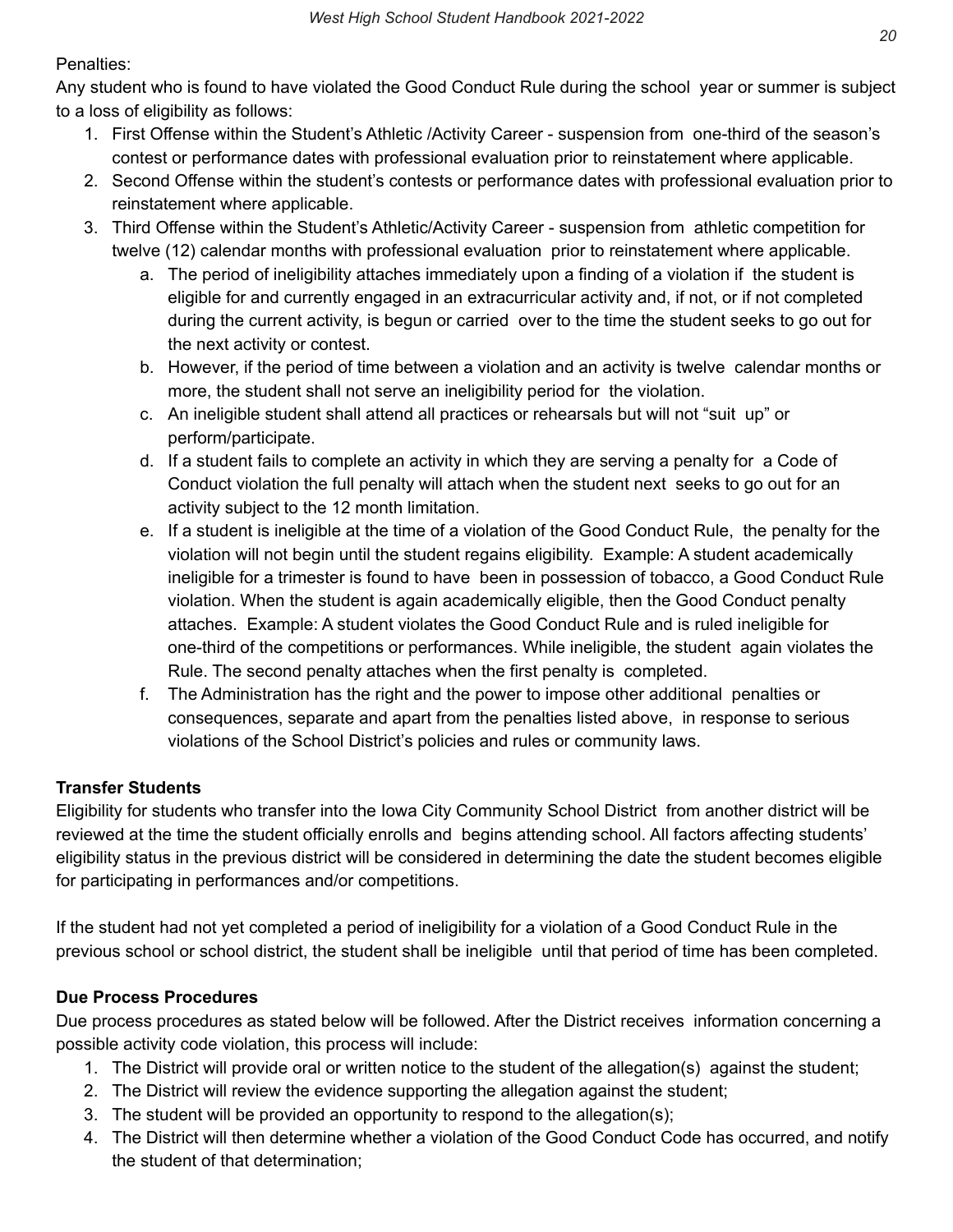5. The determination of whether there was a violation of the Good Conduct Code will be made by the principal, the coach or staff person supervising the extracurricular activity, and the athletic director, if applicable.

## **Appeals**

 A student or the student's parent(s) or legal guardian may appeal the decision if an activity code violation did occur by notifying the associate superintendent in writing of the desire to appeal.

 The student may have his/her parents participate in the appeal process. By the conclusion of the third school day after an appeal has been filed, the associate superintendent will issue a decision on the appeal of the alleged violation of the Good Conduct Code. The student will not be allowed to participate in any contest during the appeal process, but will be allowed to participate in the practice sessions.

## **Additional Guidelines**

 All behavioral issues that could impact a student's eligibility for participation in an extra-curricular activity cannot be detailed in an activity code. Consequently, additional guidelines, expectations, consequences, and student support plans will be determined by the athletic director, coach, sponsor, and the administration. The Student Activity Conduct Code will be shared in writing with students and parents at the beginning of the season or activity.

 The Student Activity Conduct Code designates its expectations during the time a student is enrolled in the Iowa City Community School District. The school's interest and intent is to expect and support positive student behavior at all times and discourage or deter illegal, immoral, unhealthy, or highly inappropriate behavior. Serious violations of school rules or community laws that occur during the time a student is enrolled in the Iowa City Community School District will be reviewed by the administrator to determine the best support plan for the student. A student's eligibility status for extra-curricular activity participation is but one consequence that may be considered by the administration when such events occur.

 The Administration has the right and the power to impose other additional penalties or consequences, separate and apart from the penalties listed above, in response to serious violations of the School District's policies and rules or community laws.

# **STUDENT SERVICES**

## **ACTIVITIES, CLUBS, ATHLETICS**

 West High offers a variety of activities and organizations in which students may choose to participate. Through participation and involvement in such activities students will have the opportunity for many learning experiences not possible in other settings. We encourage students to become involved in their school beyond the regular classroom setting by participating in school activities.

 The purchase of an activity ticket will permit a student to attend all home athletic events. This activity ticket may be purchased for \$40.00. Replacement activity tickets will be issued for \$5.00.

## **FOOD SERVICE**

 Students have the option of (1) bringing lunch to school if eaten in the cafeteria or (2) selecting a plate lunch from one of the two cafeteria serving lines (3) selecting items from the á la carte area. The cashier cannot accept cash, checks or charges. Funds must be deposited in the student's lunch account and accessed with their five digit code.

 Students may choose to eat lunch in the plaza area. However, trays and dishes are not allowed outside the cafeteria. Students may not bring food into other areas of the building such as hallways, the commons area,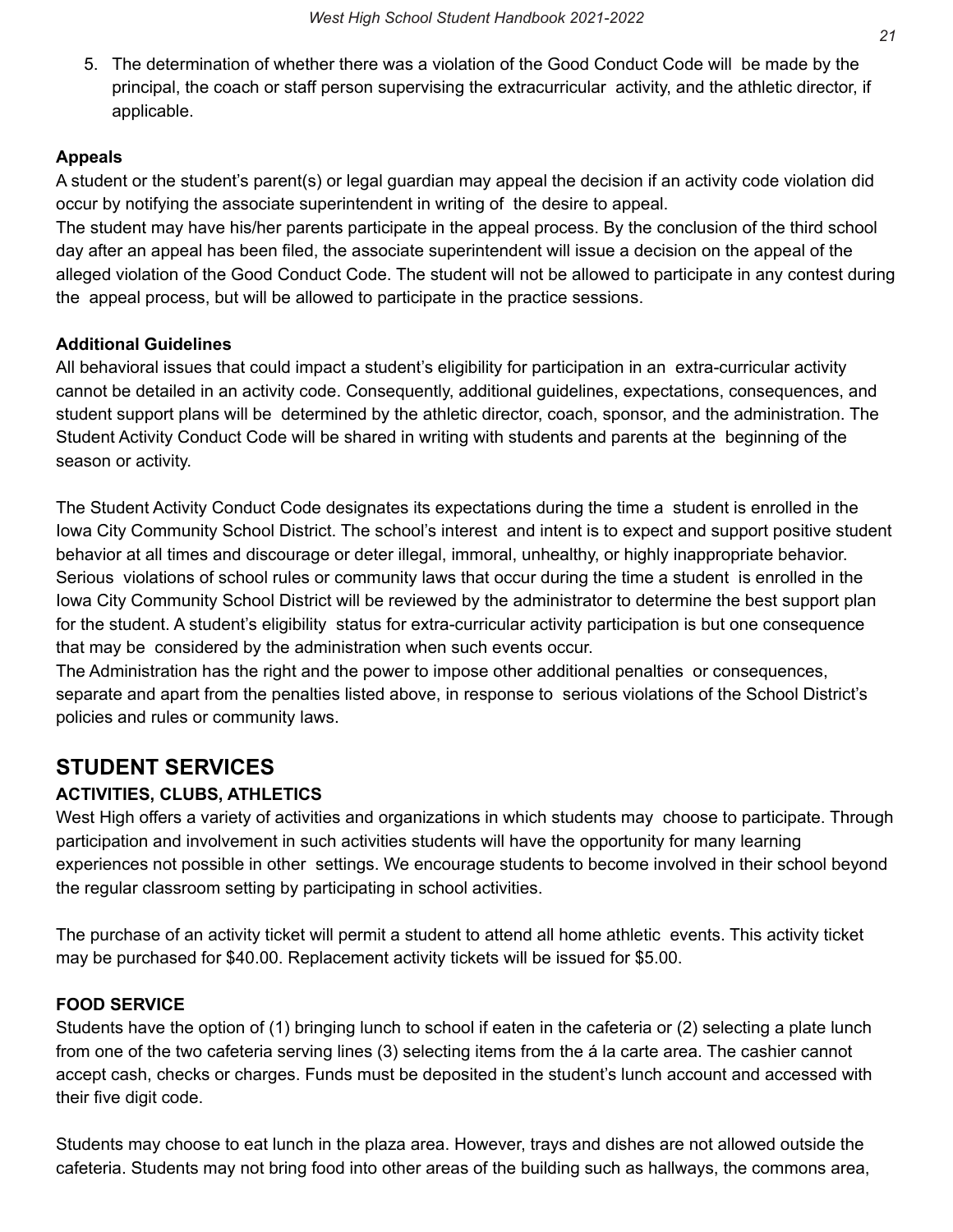academic areas, or the gymnasium. All students are expected to clear their eating areas when finished. Beverage and disposable items are to be deposited in appropriate containers. Cafeteria trays and dishes are to be taken to the kitchen window where students deposit their milk cartons, paper scraps, and silverware in designated containers.

#### **STUDENT RECORDS**

 Parents of students under age eighteen may review a student's educational record, obtain copies of materials in the record for a reasonable fee, write a response to material in the record, challenge the contents of the record and have the records explained. A student's parent/guardian who is interested in reviewing his/her child's educational record is requested to schedule time to review the record through the building principal. It is the interpretation of the United States Department of Education of the Buckley Privacy Act that all parents, not just custodial parents, have the right to see records, unless a binding legal document such as a court order or divorce decree says otherwise. The Iowa City Community School District uses contractors, consultants, volunteers, and agencies as school officials to provide certain institutional functions and services. The District's release of educational records to said individuals and entities are, however, subject to the requirements governing the use and re-disclosure of personally identifiable information within those educational records. The following persons, agencies, and organizations may have restricted access to student records without prior written consent of the parents or student over the age of eighteen years. Any other access to student records shall be only upon written consent or upon court order or legally issued subpoena.

- 1. School officials and teachers with a legitimate educational interest.
- 2. Officials of other schools in which the student plans to enroll.
- 3. Representatives of state and local government when auditing and evaluating federal education programs.
- 4. When connected with a student's education financial aid applications.
- 5. Government officials to which information is to be reported under state law adopted prior to November 19, 1974.
- 6. Organizations which process and evaluate standardized testing.
- 7. Accrediting organizations for accreditation purposes.
- 8. In connection with an emergency.

 Students' records are reviewed and inappropriate material is removed periodically. These reviews take place when a student moves from elementary to junior high and from junior high to high school and when a student transfers out of the district. Records not of permanent importance will be destroyed within five years of graduation or discontinued attendance.

## **Notification of Rights under the Family Educational Rights and Privacy Act (FERPA) for Secondary Schools**

 The Family Educational Rights and Privacy Act (FERPA) affords parents and students over 18 years of age ("eligible students") certain rights with respect to the student's education records. These rights are:

- 1. The right to inspect and review the student's education records within 45 days of the day the school receives a request for access. Parents or eligible students should submit to the school principal (or appropriate school official) a written request that identifies the records(s) they wish to inspect. The school official will make arrangements for access and notify the parent or eligible student of the time and place where the records may be inspected.
- 2. The right to request amendment of the student's education records that the parent or eligible student believes to be inaccurate. Parents or eligible students may ask the school to amend a record that they believe is inaccurate. They should write to the school principal, clearly identify the part of the record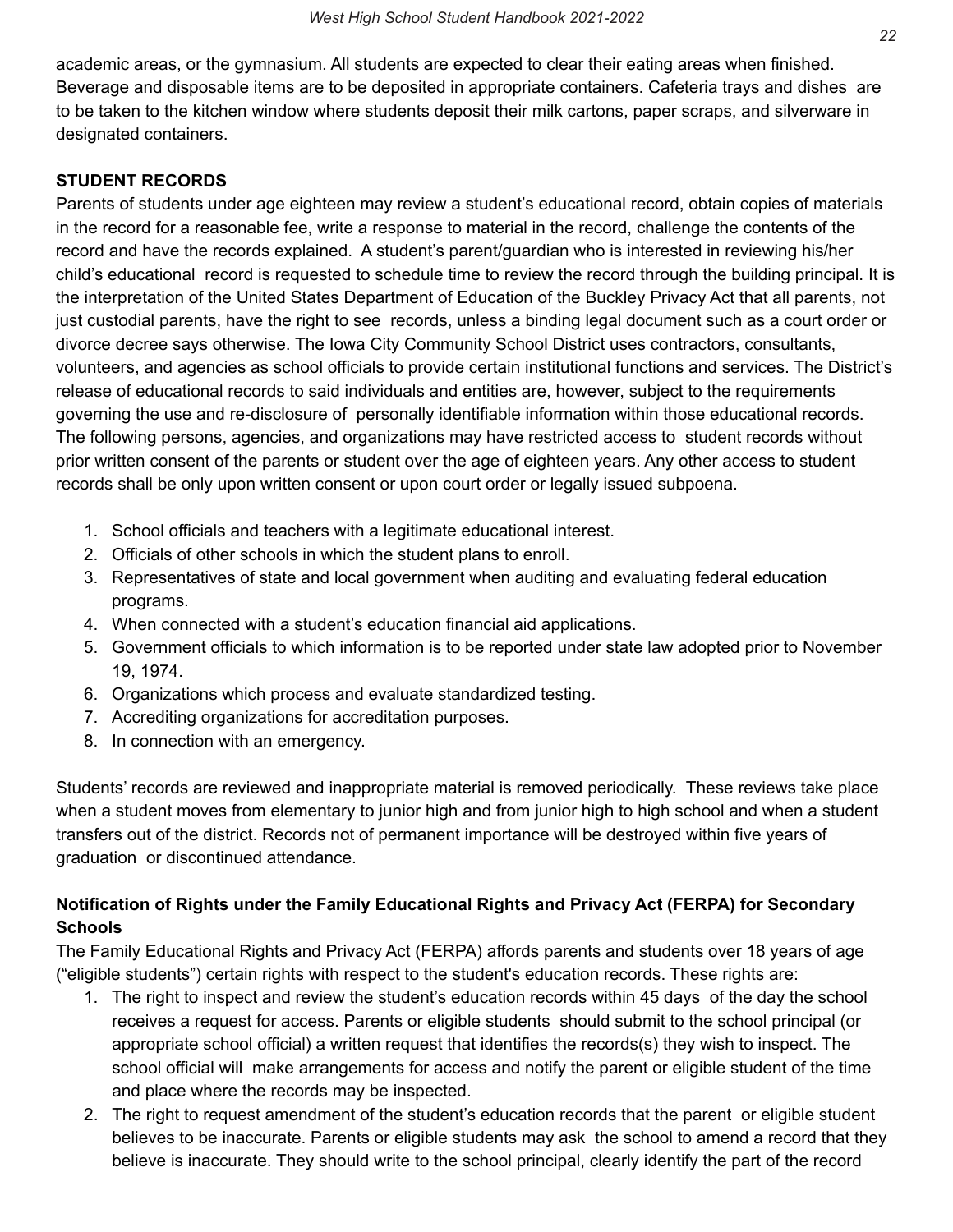they want changed, and specify why it is inaccurate. If the school decides not to amend the record as requested by the parent or eligible student, the school will notify the parent or eligible student of the decision and advise them of their right to a hearing regarding the request for amendment. Additional information regarding the hearing procedures will be provided to the parent or eligible student when notified of the right to a hearing.

- 3. The right to consent to disclosures of personally identifiable information contained in the student's education records, except to the extent that FERPA authorizes disclosure without consent. One exception, which permits disclosure without consent, is disclosure to school officials with legitimate educational interests. A school official is a person employed by the school as an administrator, supervisor, instructor, or support staff member (including health or medical staff and law enforcement unit personnel); a person serving on the School Board; a person or company with whom the school has contracted to perform a special task (such as an attorney, auditor, medical consultant, or therapist); or a parent or student serv ing on an official committee, such as a disciplinary or grievance committee, or assisting another school official in performing his or her tasks. A school official has legitimate educational interest if the official needs to review an education record in order to fulfill his or her professional responsibility.
- 4. The right to file a complaint with the U.S. Department of Education concerning alleged failures by the School District to comply with the requirements of FERPA. The name and address of the office that administers FERPA are: Family Policy Compliance Office, U.S. Department of Education, 400 Maryland Avenue, SW, Washington, DC 20202-4605.

## **Notification of Rights Under the Protection of Pupil Rights Amendment (PPRA)**

 PPRA affords parents and students who are 18 or emancipated minors ("eligible students'') certain rights regarding our conduct of surveys, collection and use of information for marketing purposes and certain physical exams. These include the right to: Consent before students are required to submit to a survey that concerns one or more of the following protected areas ("protected information survey") if the survey is funded in whole or in part by a program of the U.S. Department of Education (ED):

- 1. Political affiliations or beliefs of the student or the student's parent;
- 2. Mental or psychological problems of the student or student's family;
- 3. Sex behavior or attitudes;
- 4. Illegal, anti-social, self-incriminating, or demeaning behavior; 5. Critical appraisals of others with whom respondents have close family relationships;
- 5. Legally recognized privileged relationships, such as with lawyers, doctors, or ministers;
- 6. Religious practices, affiliations, or beliefs of the student or parents;
- 7. Income, other than as required by law to determine program eligibility.

Receive notice and an opportunity to opt a student out of:

- 1. Any other protected information survey, regardless of funding;
- 2. Any non-emergency, invasive physical exam or screening required as a condition of attendance, administered by the school or its agent, and not necessary to protect the immediate health and safety of a student, except for hearing, vision, or scoliosis screenings, or any physical exam or screening permitted or required under State law; and,
- 3. Activities involving collection disclosure, or use of personal information obtained from students for marketing or to sell or otherwise distribute the information to others.

Inspect, upon request and before administration or use of:

1. Protected information surveys of students;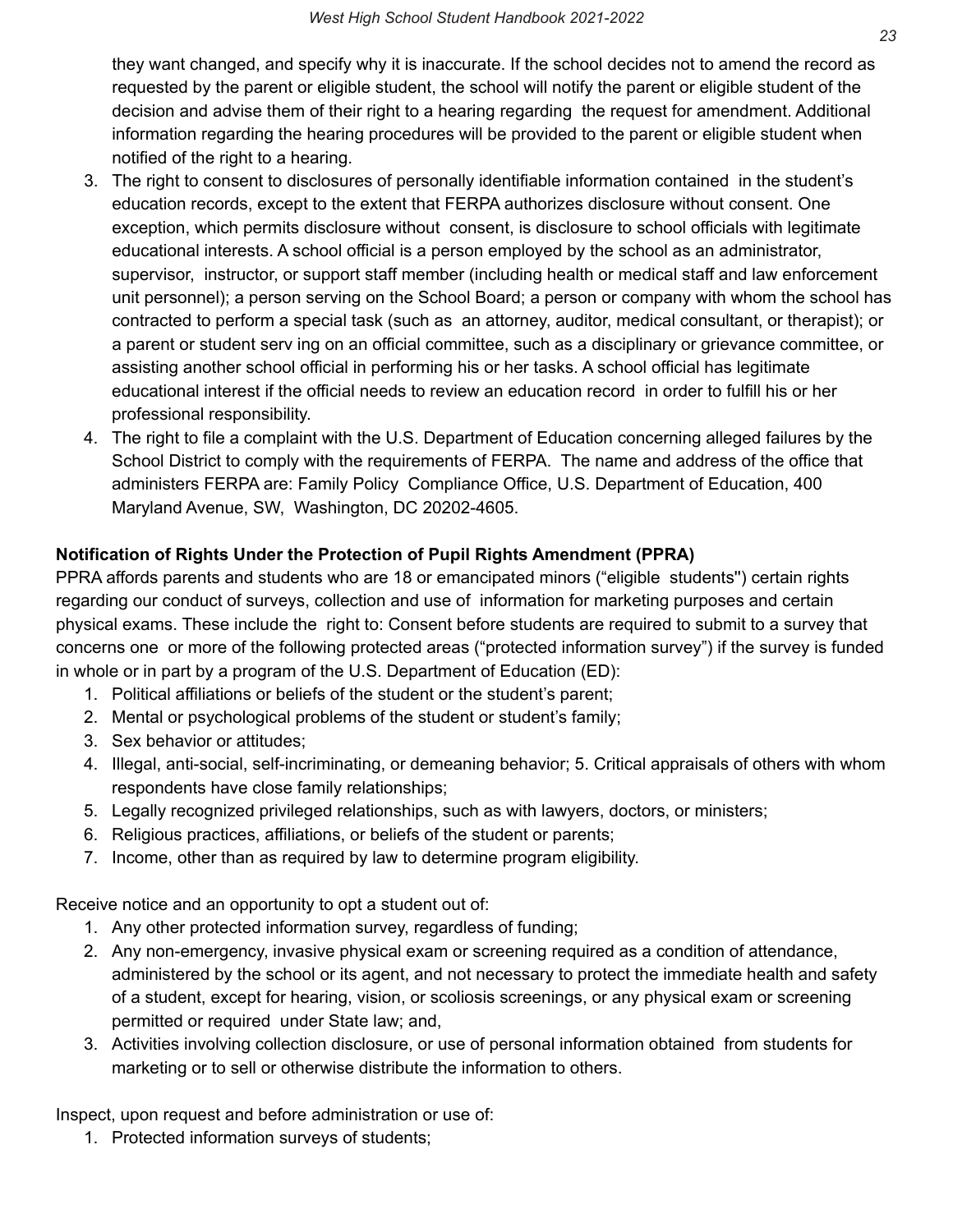- 2. Instruments used to collect personal information from students for any of the above marketing, sales, or other distribution purposes; and,
- 3. Instructional material used as part of the educational curriculum.

 ICCSD has developed and adopted policies, in consultation with parents, regarding these rights, as well as arrangements to protect student privacy in the administration of protected surveys and the collection, disclosure, or use of personal information for marketing, sales, or other distribution purposes. ICCSD will directly notify parents and eligible students of these policies at least annually at the start of each school year and after any substantive changes. ICCSD will also directly notify parents and eligible students, such as through U.S. Mail or email, at least annually at the start of each school year of the specific or approximate dates of the following activities and provide an opportunity to opt a student out of participating in:

- 1. Collection, disclosure, or use of personal information for marketing, sales or other distribution.
- 2. Administration of any protected information survey not funded in whole or in part by ED.
- 3. Any non-emergency, invasive physical examination or screening as described above.

 Parents/eligible students who believe their rights have been violated may file a complaint with: Family Policy Compliance Office, U.S. Department of Education, 400 Maryland Avenue SW, Washington, D.C. 20202-4605

## **STUDENT DIRECTORY INFORMATION**

 When parents complete eRegistration they will select one of the following three options regarding how the school will process the release of student directory information:

A. Approve Release of Student Directory Information

 I give approval for the District to disclose my student's directory information to organizations, persons not affiliated with the school district, including the military. I understand my student's directory information will be included in the student directory that is published by the West High parent organization. (Student information is released for all requests.)

- B. No Release of Student Directory Information I do not want the District to disclose my student's directory information to any organization, academic institution, or individuals not directly associated with the school district without my consent. I understand my student's directory information will not be included in the student directory published by the West High parent organization. (Student information is not released for any requests.)
- C. No Release to Military of Students Directory Information I do not want the school district to disclose my student's directory information to military recruiters without my written consent. The district may disclose directory information to other organizations, academic institutions, or persons directly associated with the district. I understand my student's directory information will not be included in the student directory published by the West High parent organization. (Student information is released to others except for the military and student directory.)

## **TEACHER QUALIFICATIONS**

 Parents/Guardians in the Iowa City Community School District have the right to learn about the following qualifications of their child's teacher: state licensure requirements for the grade level and content areas taught, the current licensing status of your child's teacher, and baccalaureate/graduate certification/degree. You may also request the qualifications of an instructional paraprofessional who serves your student in a Title I program or if your school operates a school wide Title I program. Parents/Guardians may request this information from the Office of the Superintendent by calling 319-688-1000 or by sending a letter of request to the following address: Iowa City Community School District, Office of Superintendent, 1725 North Dodge St., Iowa City, IA 52245.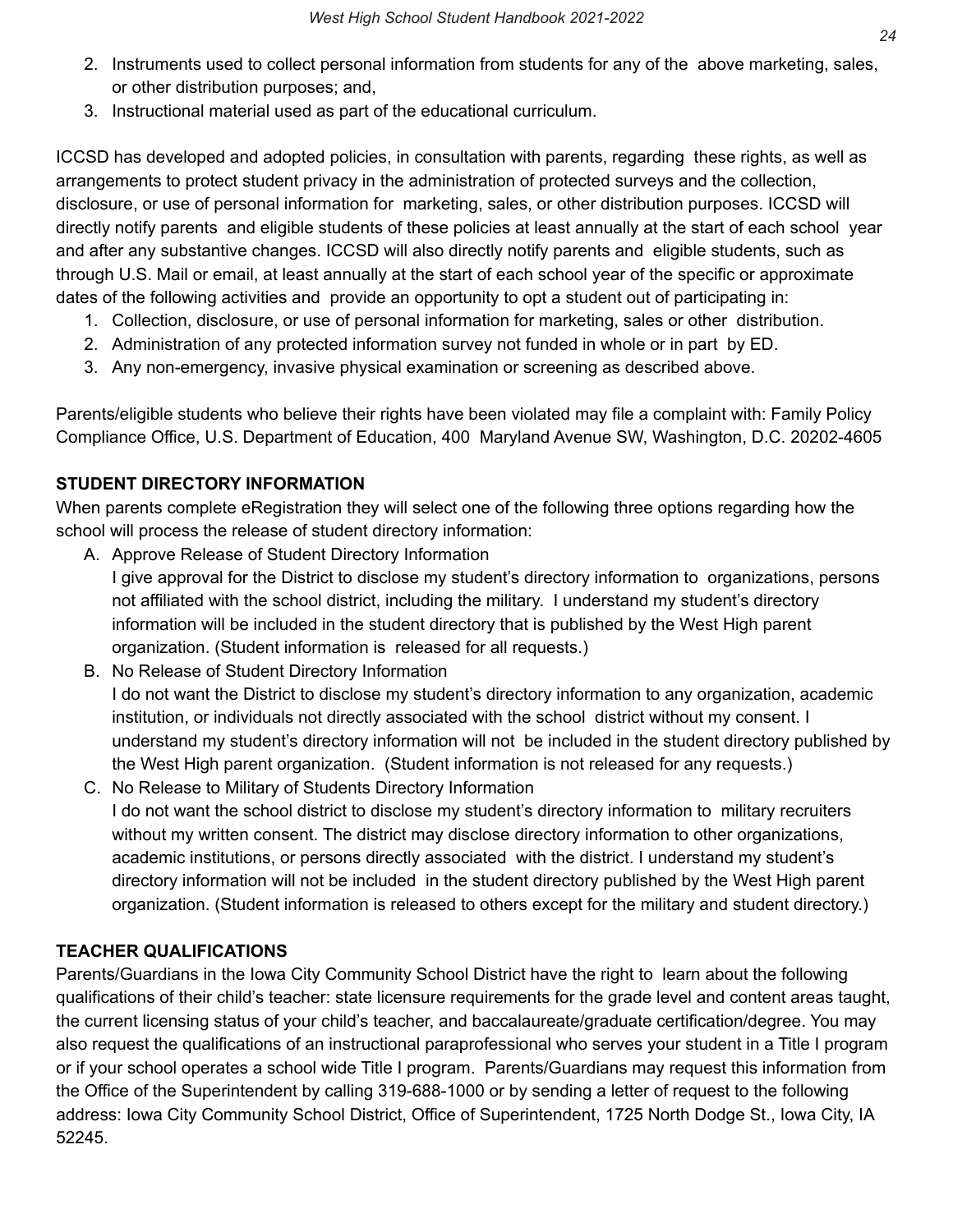The Iowa City Community School District ensures that parents will be notified in writing if their child has been assigned, or has been taught by a teacher for four or more consecutive weeks who is not considered highly qualified.

 If you would like to receive information regarding your child's teacher, please contact your school's principal. In addition, parents have the right to:

- Information on student's performance level on state assessment
- Knowledge of their child being placed in a Limited English Proficiency program.

## **GUIDANCE SERVICES**

 Parents may contact West High counselors by calling 319-688-1053. Guidance services focus on students' growth and development in personal and educational competencies and in career planning and preparation. The Guidance Office includes a career information area to assist students with planning for the future. There are also many college catalogs, guides to post high school education and training, study guides, and career interest/development materials which may be checked out by students and parents.

 The counselors are available to assist students with their high school program, post high school planning, difficulties in classes, personal problems, scholarship opportunities, and any other topics of importance to the student. Parents and students are encouraged to access the guidance link from the West High home page.

 The ICCSD enters into legal contracts with community agencies to provide support staff to assist administrators, counselors, and teachers when concerns arise regarding the health, safety, and social and emotional, and educational needs of students. General student information and student records may be shared with these agents of the district when a legitimate health, safety, social and emotional, and educational concern is involved.

## **SUPPORT SERVICES FOR STUDENTS**

 Support services at our school are available to assist teachers when student concerns arise. These services include building staff and Grant Wood Area Education Agency (GWAEA) support staff such as a psychologist, social worker, consultant, and speech/language pathologist. Teachers may use input from individuals on an informal basis or request assistance with defining a concern, identifying strategies to address the concern, carrying out the strategies, or monitoring the student's progress. When an intervention plan is being considered, parents will be invited to become active participants in the process. Accommodation plans under the 504 Rehabilitation Act may be considered and initiated to support students who may be experiencing difficulty with school work. Information about 504 plans can be received through the counseling office.

## **SPECIAL EDUCATION**

## (Reference Policy 602.4)

 A range of special education programs are available as a result of cooperation between the Iowa City Community School District and the Grant Wood Area Education Agency. Eligibility to receive special education services is determined after identification of need, assessment and staffing of student, and parent permission.

## **SECTION 504 of the REHABILITATION ACT of 1973**

 Section 504 protects people with a mental or physical disability from discrimination based on that disability. If your child is substantially impaired by their disability, the Iowa City Community School District will work with you to provide reasonable accommodations as determined by an assessment team. If you have any questions regarding 504 eligibility and reasonable accommodations for your child, please contact your Building Principal, Guidance Counselor, or The Equity Director for additional information. A Parent Guide to Section 504 brochure is also available on the district website/equity link at: <http://www.iowacityschools.org>.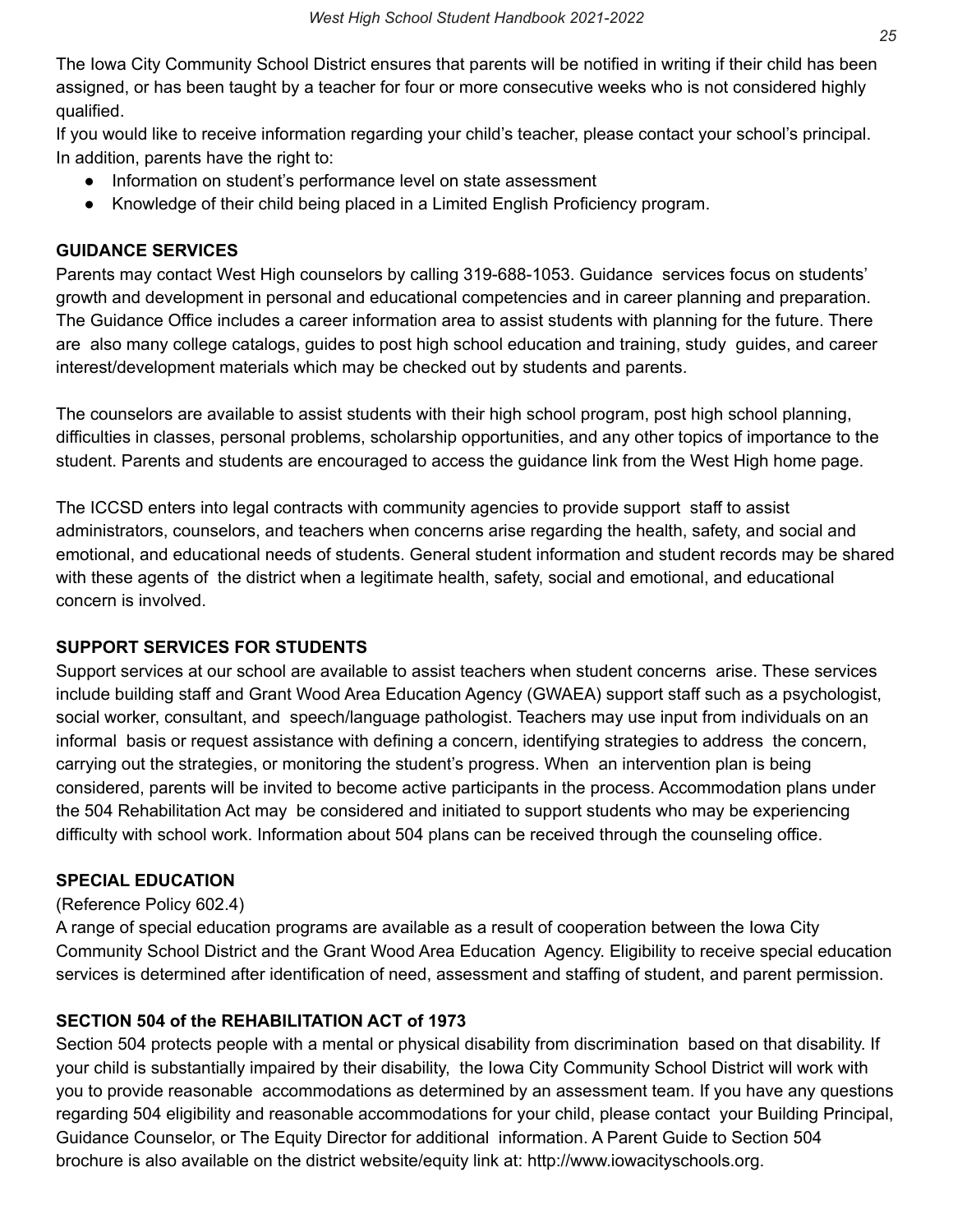#### **STUDENT SUPPORT TEAM**

 West High and Grant Wood Area Education Agency staff members meet on a regular basis to focus on students who are having difficulty with academic progress. Confidential discussions are held for the purpose of deciding how to best serve these students. A student or parent who wishes to inquire about the services offered by the Student Support Team should contact the West High Guidance Office.

#### **HEALTH OFFICE**

 Students should report to the Health Office located in the West Wing, room 23, prior to leaving campus if they feel ill, they must receive permission from their classroom teacher before leaving class. The Health Office personnel will attempt to contact parents/guardians/emergency contacts if it is necessary for the student to be sent home. They will not send a student home if there is no one there to take care of the student. In the case of a serious illness or injury, the school shall attempt to notify the parents according to the information in Infinite Campus. While the school district is not responsible for treating medical emergencies, employees may administer emergency or minor first aid if possible. The school will contact emergency personnel if necessary and attempt to notify the parents where the student has been transported for treatment.

 State law does not permit the Health Office personnel to issue medication. Students, however, may bring to the Health Office medications which a health professional/ parent has approved. All medications should be distributed through the Health Office and the following guidelines should be followed:

- 1. The student will supply the medication.
- 2. A parent permission form should be completed and kept on file in the Health Office.
- 3. The student will be required to take the medication in the Health Office.
- 4. The student may carry their medication and self-treat only with a doctor's order and parental consent.

 Health Concerns - If your child has a health concern (diabetes, seizures, severe asthma, allergies, etc.) that would or could potentially require some type of care during the school day, please provide the medical documentation, the kind of care needed or health plan, medication or supplies, equipment, needed, etc. as well as all contact numbers and email addresses to the health office. The district School Nurse assigned to West will contact you.

#### **HEARING SCREENING**

 Grant Wood Area Education Agency (GWAEA) screens all students in Alternative Kindergarten (AK), kindergarten, and grades 1, 2, and 5. Students in the Early Learning Program with IEP's will be screened. Students in grades 3, 4, middle, and high school, who are new to the school, don't have a documented normal hearing test, and some students with a history of known hearing loss will also be tested. Follow up testing may occur periodically if previous hearing test results were not within normal limits. Parents/guardians not wishing for their child's hearing test should notify the health office in writing at the beginning of the year. Parents/guardians with concerns about their child's hearing should contact the school nurse.

## **LOST AND FOUND ITEMS**

 Lost items should be reported to the Main Office. Students who find or locate items not belonging to them should bring the items to the Main Office. Students may check with the Main Office during open hours, lunch, before, or after school for any lost items.

#### **STUDENT GOVERNMENT**

 The student government provides for student activities, serves as a training experience for student leaders, gives students a share in the management of the school, develops high ideals of personal conduct, acts as a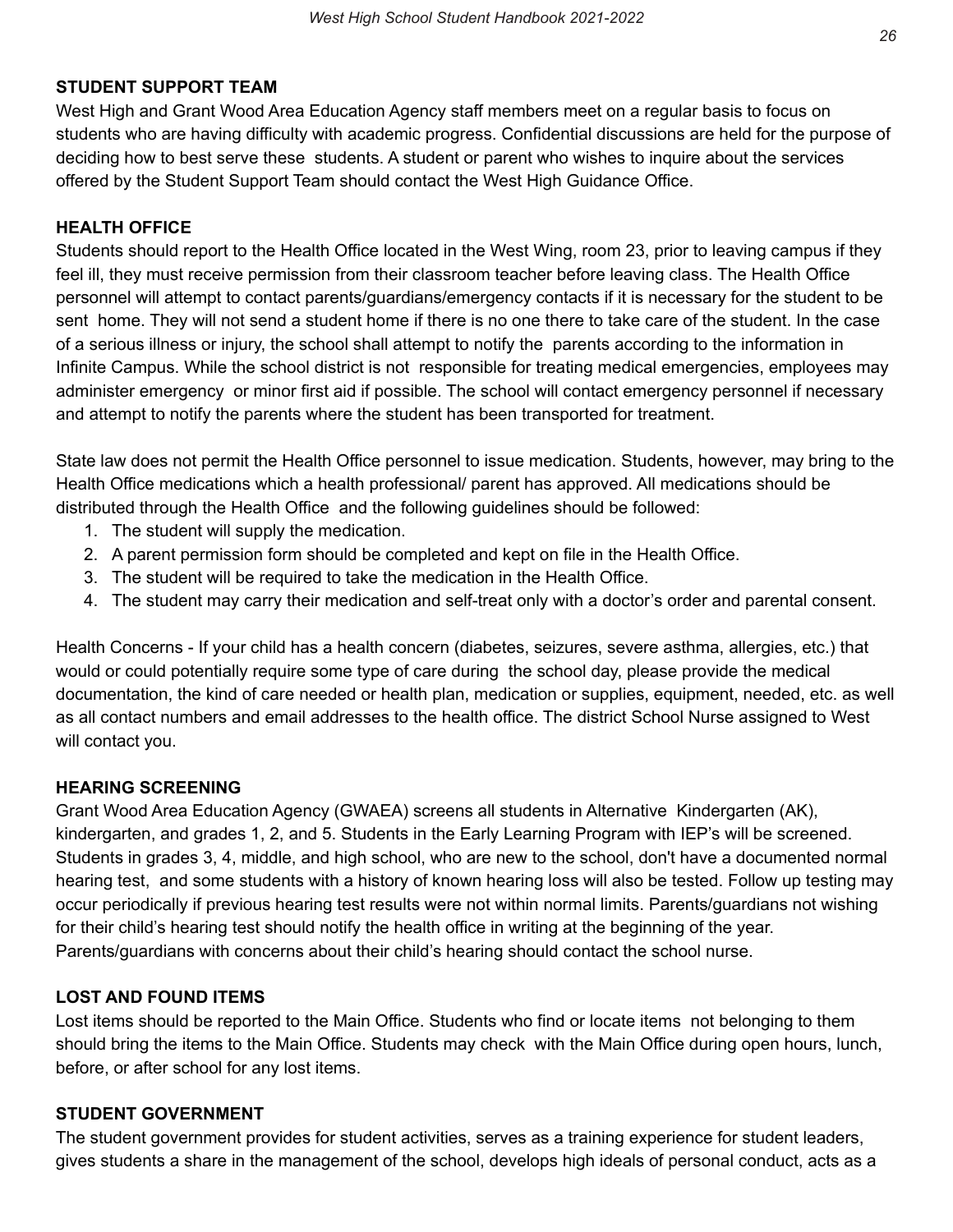clearinghouse for student activities, seeks to interest students in school district affairs and helps solve problems that may arise. The senate serves as the legislative branch of student government.

#### **TELEPHONE USE**

 Unless an emergency arises, students will not be called from class to take a phone call. School district phones (office, faculty/staff work areas, or classrooms) are not to be used by students unless permission is received. Due to the number of students attending West High, parents or guardians are requested to limit telephone messages to situations of absolute necessity.

#### **EMERGENCY DRILLS**

 Emergency drills will be conducted during the school year. Open campus and driving privileges cease during emergency situations. At the beginning of the school year each classroom teacher will explain emergency procedures and that information will be posted in classrooms.

## **COMMUNITY INVOLVEMENT**

#### **SCHOOL VOLUNTEERS**

 Volunteers make valuable contributions to the learning process by providing assistance to the students and staff members of the Iowa City Community School District. The following guidelines were created to ensure the safety of students, volunteers and staff. All volunteers:

- 1. Will adhere to volunteer guidelines outlined by the school district and building(s) in which they serve.
- 2. Will identify themselves to the building administrator/designee before beginning each volunteer assignment. They will report to the office or designated place prior to beginning volunteer service. There, the volunteer will receive volunteer identification and will sign in and out.
- 3. Who works directly with students or assists staff on a regular basis; supervises/ chaperone students; or acts as a primary authority figure must complete volunteer information and disclosure statements. (Reference Policy 404)

#### **PARENT INVOLVEMENT**

 Parents are encouraged to be actively involved in their students' high school careers. Parental involvement has a positive influence on student success in school. Parents can help students by providing a place to do homework and by controlling the amount of time devoted to watching television and to working at after school jobs. Parents may be involved at West High in a variety of ways such as volunteering regularly, attending Back-to-School Nights, Parent-Teacher Conferences, and music, drama, and athletic activities, and contacting faculty or administrators whenever they have a question, a concern, or a suggestion for improving their students' high school experience. Please contact the West High Main Office if interested in further information about the PSTO.

#### **AUDITORIUM USE**

 All events, whether for the school or the community, must be scheduled through one of the auditorium supervisors. For functions outside the jurisdiction of the ICCSD, users of the facilities will be asked to reimburse West High for expenses incurred in the supervision and maintenance of the auditorium. School personnel will serve as technical and stage supervisors. Contact the West High Main Office for further information.

#### **LIBRARY**

 The West High library is a place for teaching and learning, research and production, reading and study. Its mission is to ensure that students and staff are effective users of ideas and information. Two certified teacher-librarians work with students and teachers throughout the school day, with the support of library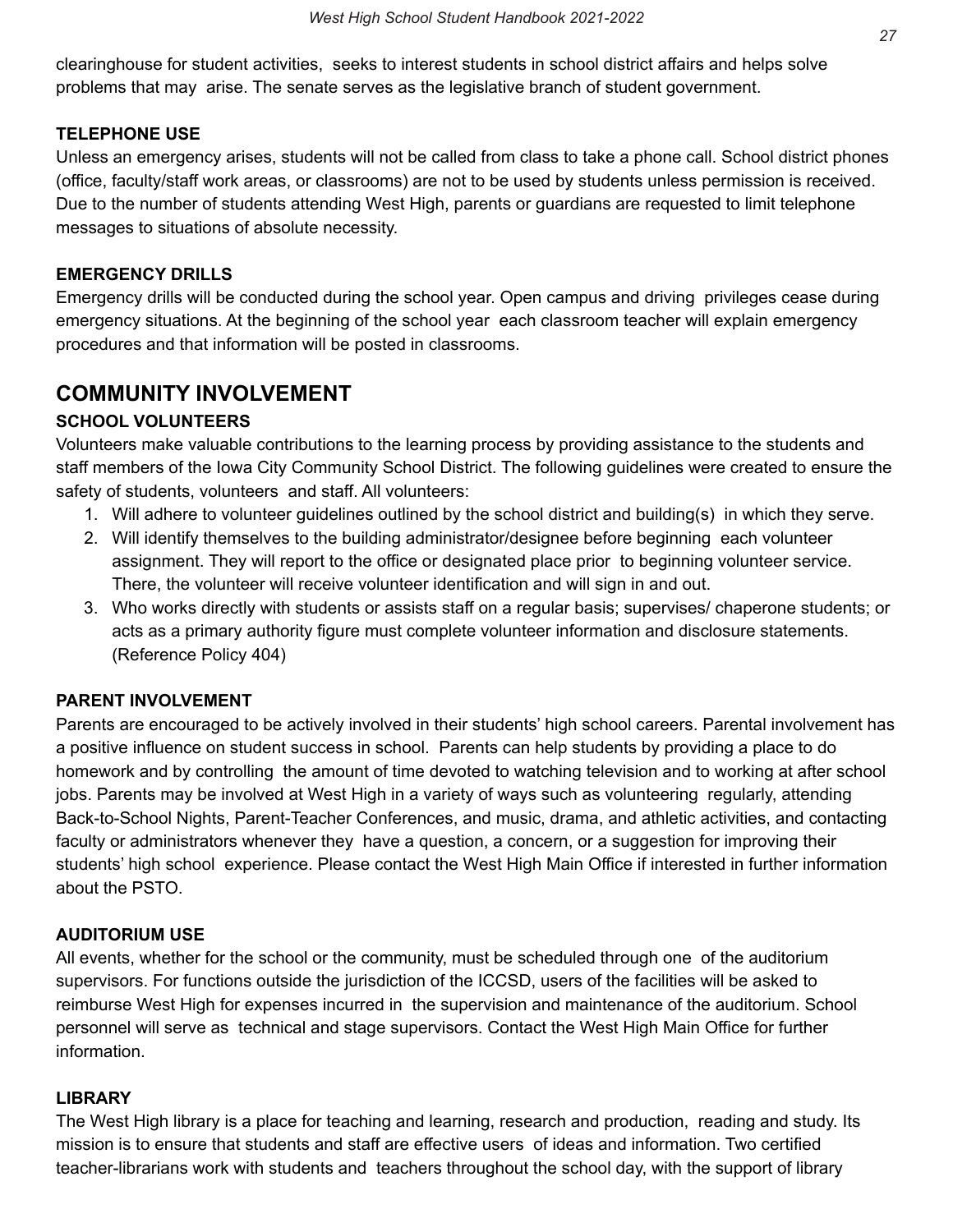secretaries. The library hosts an average of 2,500 users per day and circulates more than 40,000 books during an average school year. The library is open before and after school, providing students access to resources and professional support.

Library Hours: The library is open Monday through Friday, 8:00 a.m. to 4:30 p.m.

 Library Facilities: The WHS library is housed on two floors, with entrances on the first floor. There are video production suites and open access computers available. The library also includes small-group conference rooms, large instructional areas (each seating up to 40), as well as additional seating. There is a casual reading area at the main entrance and seating throughout the facility for individual study and reading or small group work.

 Borrowing Library Resources, Equipment, and Textbooks: Most library books and audiobooks may be checked out for three weeks, with the option of renewal, and students are required to present their ICCSD school ID to check items out. A five-cent per item per school day fine is assessed for overdue library books. Students are asked to pay the replacement costs for lost or damaged materials. Students may check out laptop computers, flash drives, digital cameras, and other AV equipment for overnight use, although some items require a teacher's prior approval. Separate late fees also apply to equipment checkouts.

 Textbooks for most classes are circulated through the library. Overdue fines are not assessed for textbooks, but students are expected to pay fines for damaged textbooks or the replacement costs for lost textbooks.

## **TECHNOLOGY RESOURCE USE GUIDELINES**

 The following is an excerpt of the West High technology use guidelines. To read the guidelines in their entirety, visit the ICCSD website.

 Access to various technology resources is available to users for academic purposes. A 'user' includes, but may not be limited to the following: student, faculty, administrator, staff, volunteer, support personnel. Users must adhere to established guidelines regarding proper conduct and efficient, ethical and legal use of technology resources. ICCSD Administrative Policy 622 outlines use of technology resources. Violation of technology use guidelines will result in disciplinary action including loss of computer access privileges, suspension or expulsion, and/or legal action, if warranted. The user has been served notice that all uses of the ICCSD technology resources are monitored and that all information is deemed public and not private. Technology resources may be used for academic, school-related purposes: e.g...instruction, research, or production. Printers are intended to support student research and individual assignments and are provided for that purpose at no cost. Arrangements can be made with a librarian or copy center staff for class sets to be printed for no cost on one of the high-capacity copiers. Any personal printing to a school laser printer, including for school clubs or organizations or to make class sets of documents, may be charged a per-page fee.

 Network accounts: Users are assigned a network account login that may be used on any computer in the school. The account gives users storage space on the building file server. This space may only be used to store documents created for school-related projects. Users may not use the network to store programs or applications of any type, or non-school-related files. Files stored in users' accounts are not guaranteed to be private. School staff may review the contents of user accounts to maintain system integrity and ensure responsible and appropriate use. Inappropriate use of user accounts may result in disciplinary actions, including loss of computer access privileges.